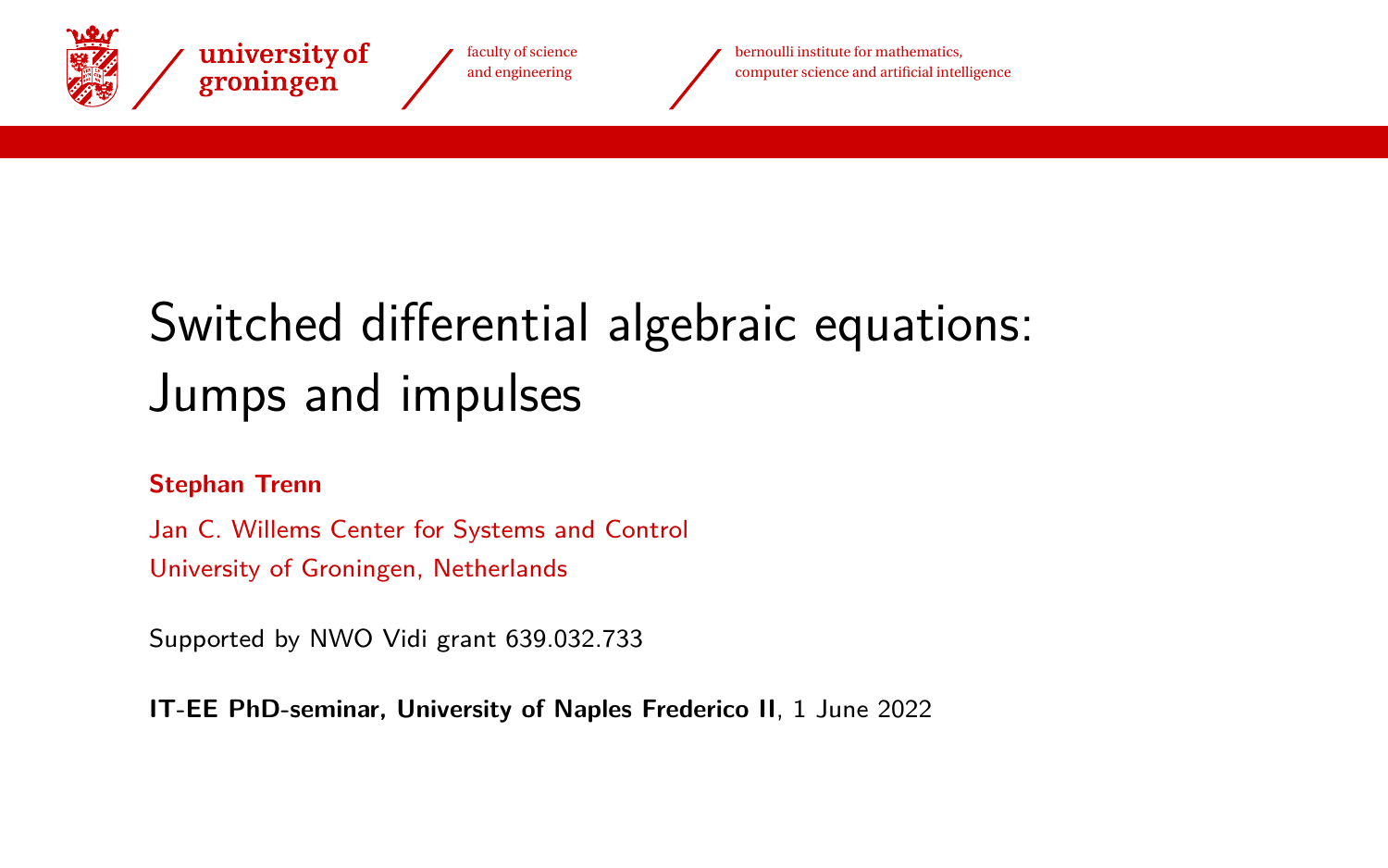<span id="page-1-0"></span>

| स्ल | university of<br>------<br>roninger | roduction | IAE. | Ubservabilit | линная |
|-----|-------------------------------------|-----------|------|--------------|--------|
|     |                                     |           |      |              |        |
|     |                                     |           |      |              |        |

# Why DAEs?

**Stephan Trenn (Jan C. Willems Center, U Groningen) [Switched differential algebraic equations: Jumps and impulses](#page-0-0) (1 / 43)**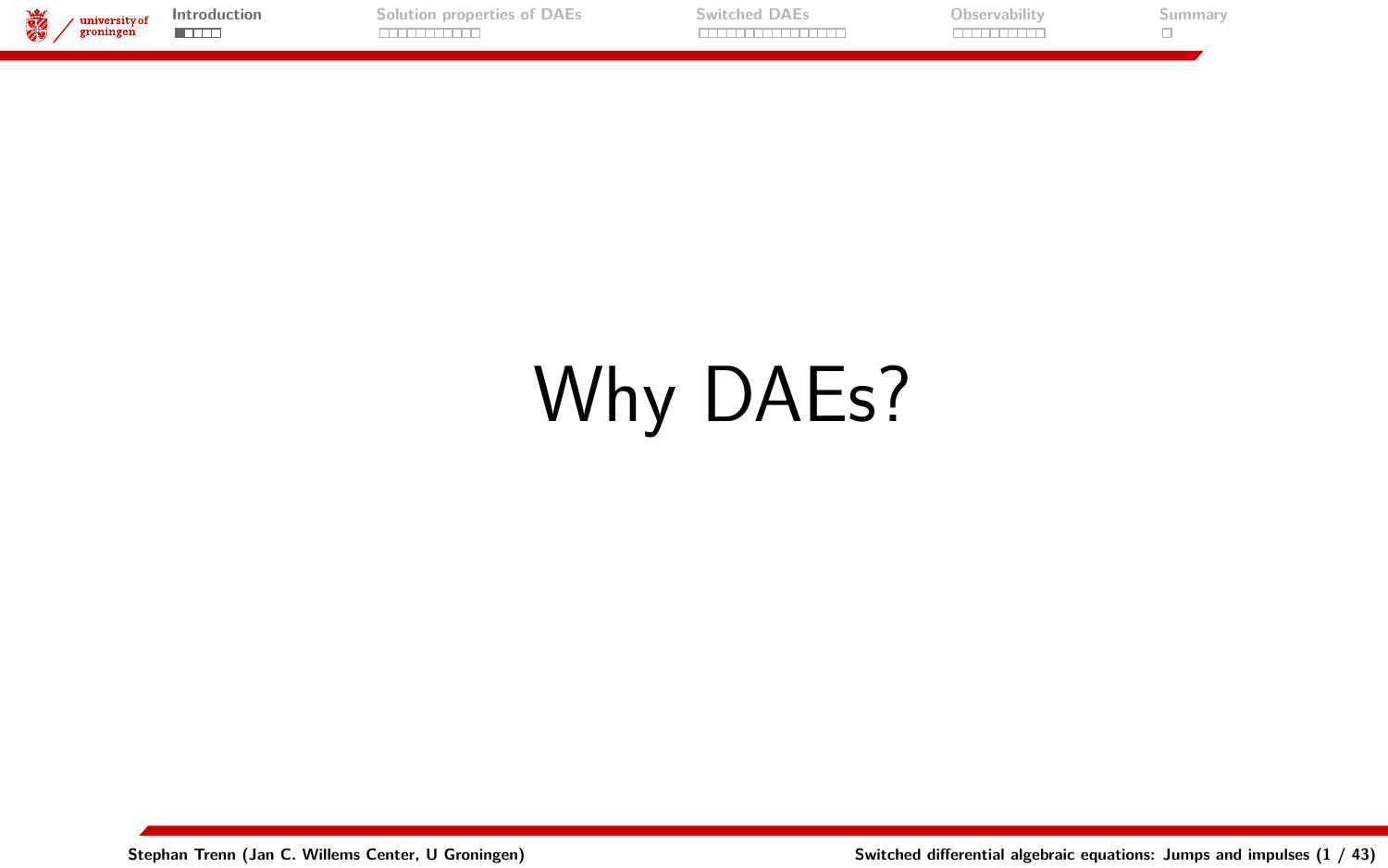| o.e.<br>v | · university of | Introduction | Solution properties of DAEs | Switched DAEs | Observabilit | Summar<br>-------- |
|-----------|-----------------|--------------|-----------------------------|---------------|--------------|--------------------|
|           | groningen       | --           |                             |               | .            |                    |
|           |                 |              |                             |               |              |                    |

# Electric circuit modelling



Basic circuit elements:

- Resistors:  $v_R(t) = Ri_R(t)$
- $\Omega$  Capacitor:  $C \frac{d}{dt} v_C(t) = i_C(t)$
- $\lambda$  Inductor:  $L \frac{d}{dt} i_L(t) = v_L(t)$
- $\rightarrow$  Voltage source:  $v_S(t) = u(t)$  (current *i<sub>S</sub>* free)

We already have arrived at a DAE model!

With  $x = (v_R, i_R, v_C, i_C, v_L, i_L, v_S, i_S)$  we have  $|Ex = Ax + Bu|$ 

Physical variables

voltage and current for each circuit element

Defining equations

- element behaviors (voltage-current relation) - Kirchhoff laws (voltage-loops, current-nodes)

> Kirchhoff laws:  $i_s = i_L$  $i_L = i_R + i_C$  $v_s = v_L + v_R$  $v_R = v_C$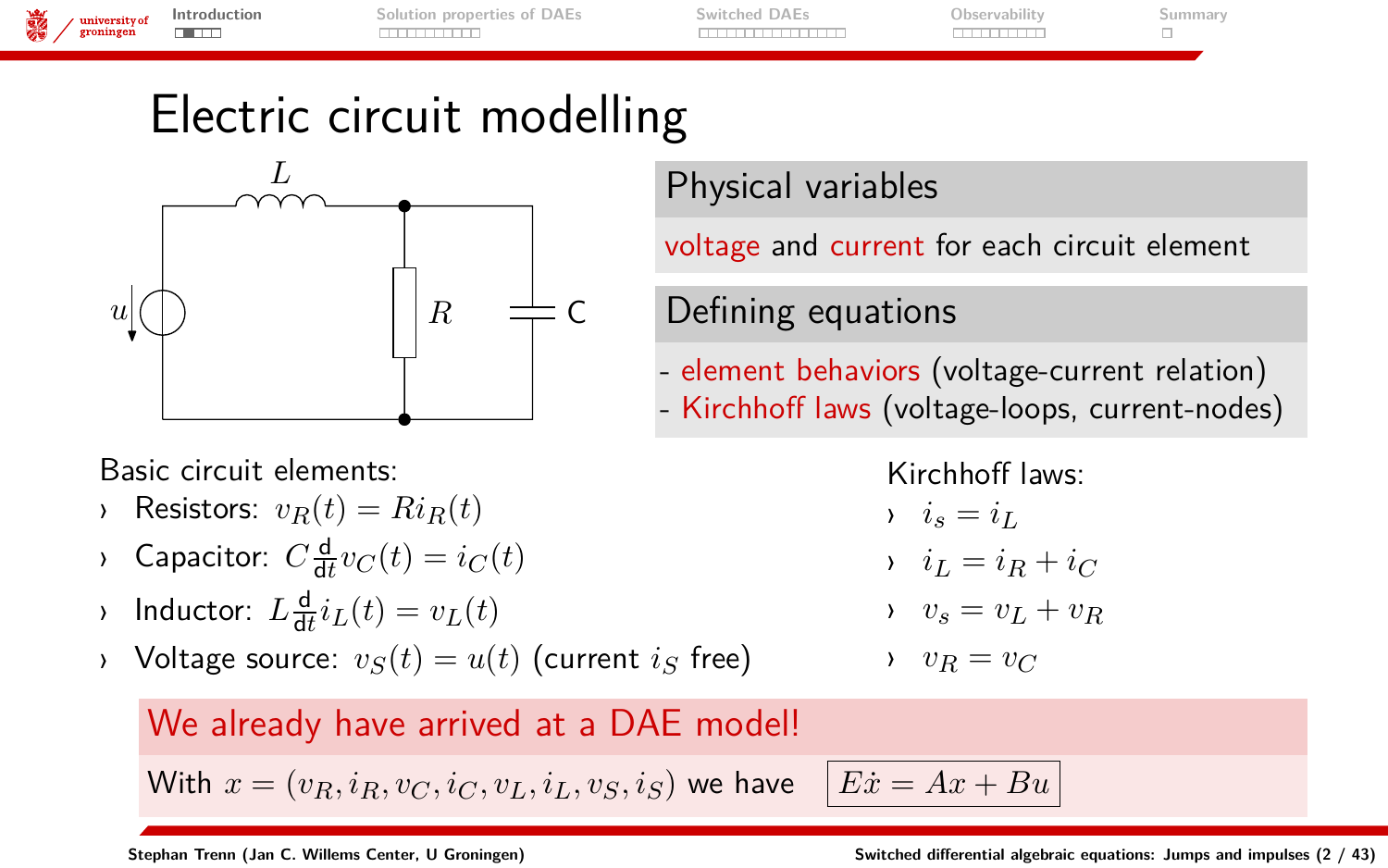

None! All have advantages and disadvantages.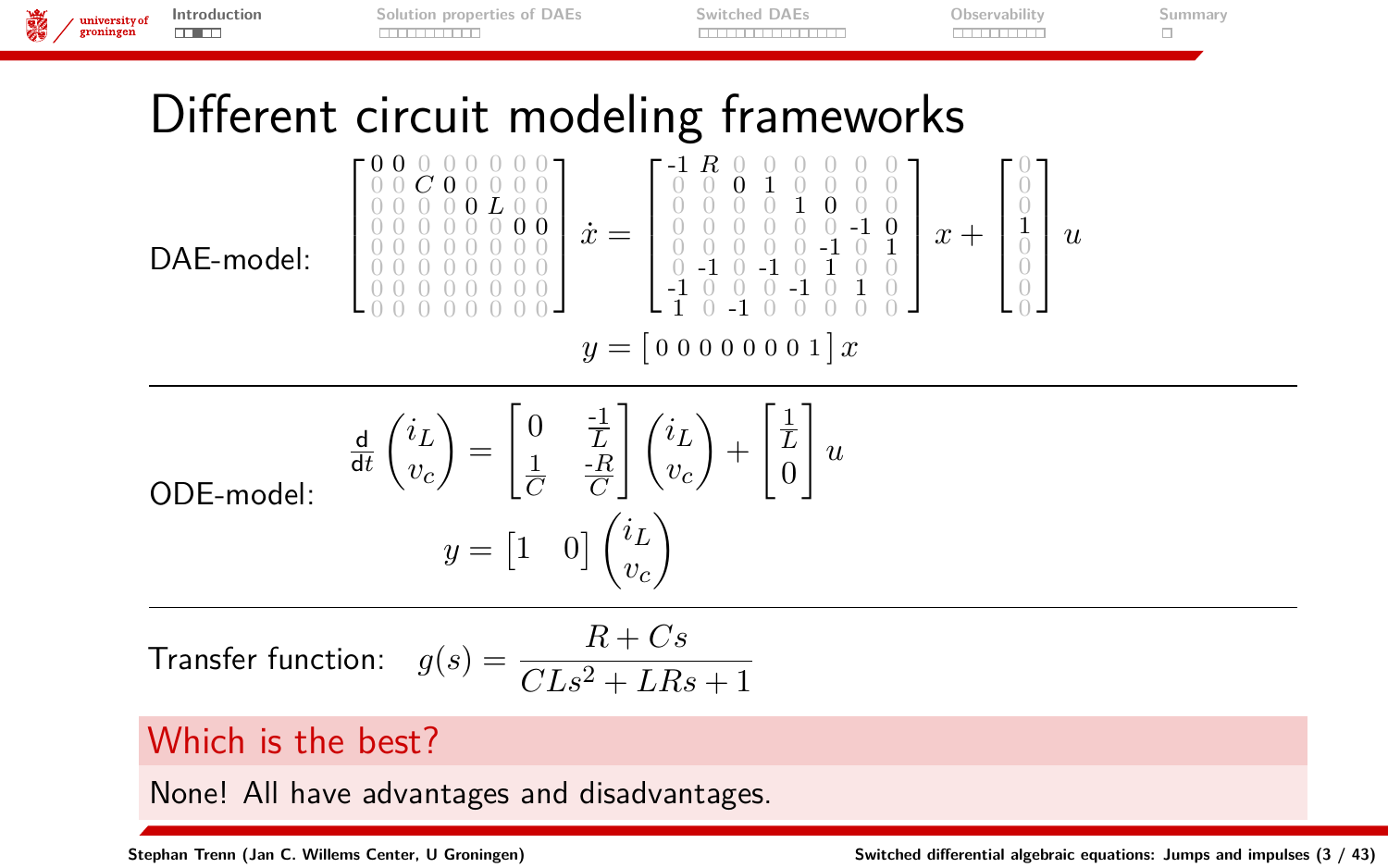| university of<br>groningen | Introduction | Solution properties of DAEs | Switched DAEs | Observability | ummar |
|----------------------------|--------------|-----------------------------|---------------|---------------|-------|
|                            |              |                             |               |               |       |
|                            |              |                             |               |               |       |

# Pros and Cons of DAE formulation

 0 0 0 0 0 0 0 0 0 0 *C* 0 0 0 0 0 0 0 0 0 0 *L* 0 0 0 0 0 0 0 0 0 0 0 0 0 0 0 0 0 0 0 0 0 0 0 0 0 0 0 0 0 0 0 0 0 0 0 0 0 0 0 0 0 0 *x*˙ = -1 *R* 0 0 0 0 0 0 0 0 0 1 0 0 0 0 0 0 0 0 1 0 0 0 0 0 0 0 0 0 -1 0 0 0 0 0 0 -1 0 1 0 -1 0 -1 0 1 0 0 -1 0 0 0 -1 0 1 0 1 0 -1 0 0 0 0 0 *x* + 0 0 0 1 0 0 0 0 *u*

### DAE-models: Advantages

- Most natural and intuitive way to model (just write down all first-principal equations)
- Inputs do not need to be specified a priori ( $\rightarrow$   $E\dot{x} = Ax$  with rectangular  $E,A$ )
- › Connecting two DAE models is trivial (just add new algebraic constraints)
- Sudden structural changes (switches or faults) can be modeled easily

### DAE-models: Disadvantages

- Solution theory more complicated
- Not so many standard tools available for numerical solutions, control design, ...
- Harder to work with manually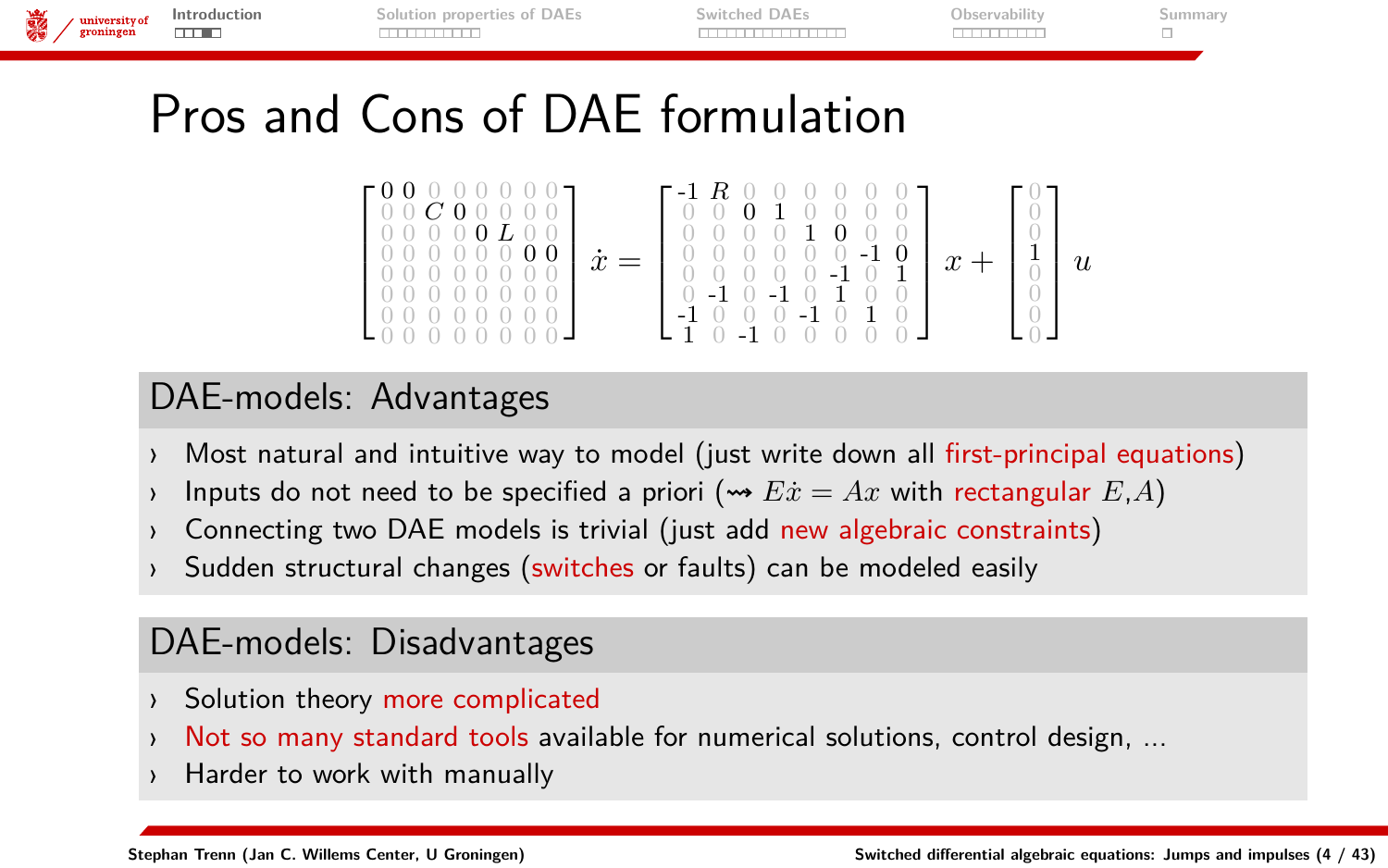| 。 | $\sqrt{\frac{university of}{groningen}}$ | Introduction | Solution properties of DAEs | Switched DAEs | Observability | ummar |
|---|------------------------------------------|--------------|-----------------------------|---------------|---------------|-------|
|   |                                          |              |                             |               |               |       |
|   |                                          |              |                             |               |               |       |

### DAEs are not ODEs

$$
\begin{bmatrix} 0 & 1 & 0 \ 0 & 0 & 0 \ 0 & 0 & 0 \end{bmatrix} \dot{x} = \begin{bmatrix} 1 & 0 & 0 \ 0 & 1 & 0 \ 0 & 0 & 0 \end{bmatrix} x + \begin{pmatrix} f_1 \\ f_2 \\ f_3 \end{pmatrix}
$$
  
\n
$$
\begin{aligned} \dot{x}_2 &= x_1 + f_1 &\xrightarrow{2} x_2 = -f_2 \\ 0 &= f_3 &\text{no restriction on } x_3 \end{aligned}
$$

### Key differences to ODEs

- For fixed inhomogeneity, initial values cannot be chosen arbitrarily  $(x_1(0) = -f_1(0) - f_2(0), x_2(0) = f_2(0)$
- › For fixed inhomogeneity, solution not uniquely determined by initial value (*x*<sup>3</sup> free)
- › Inhomogeneity not arbitrary
	- structural restrictions ( $f_3 = 0$ )
	- differentiability restrictions  $(j_2$  must be well defined)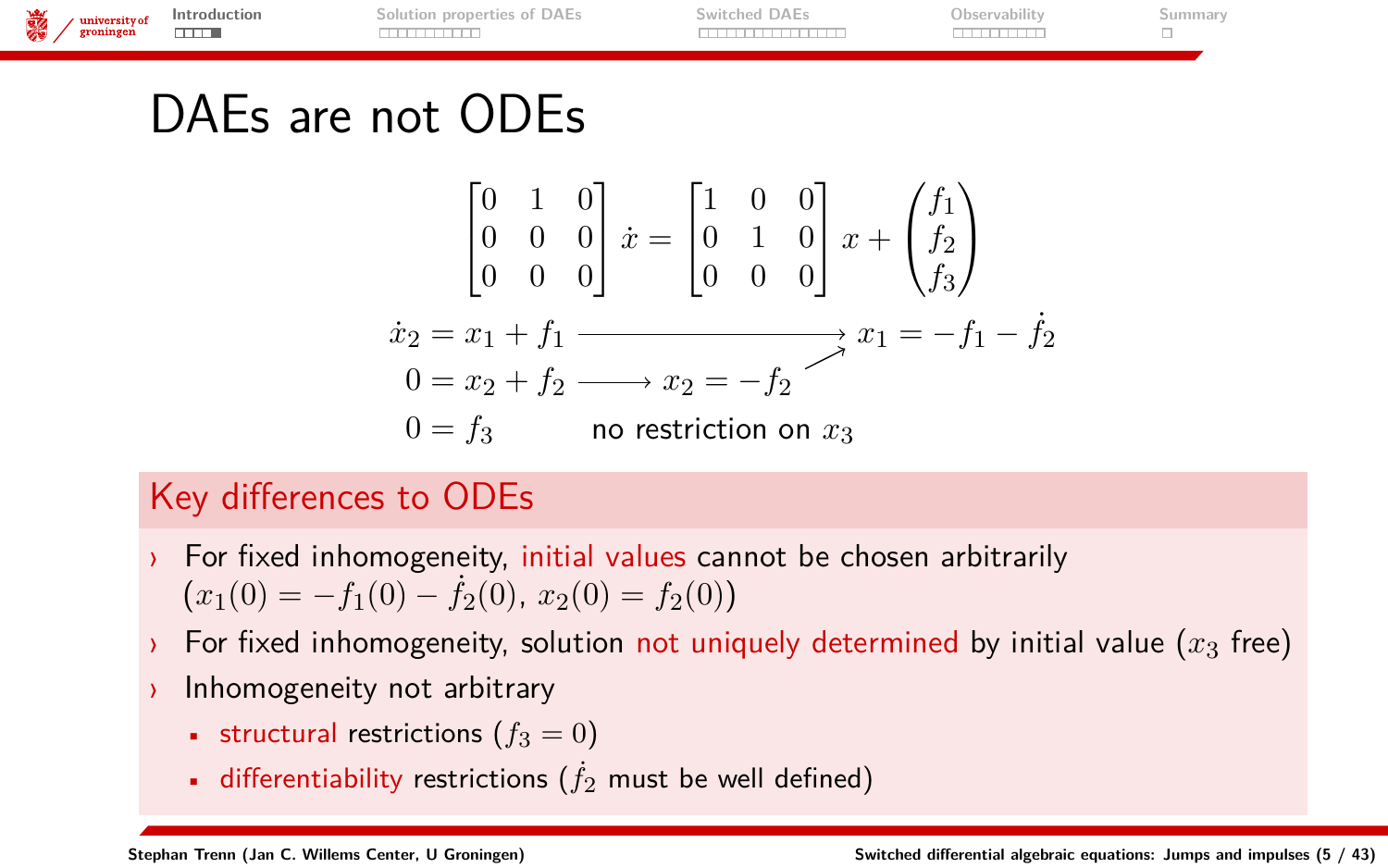**[Introduction](#page-1-0) [Solution properties of DAEs](#page-6-0) [Switched DAEs](#page-17-0) [Observability](#page-36-0) [Summary](#page-46-0)** university of groningen mm **. . . . . . . . . . . . . . . . TUTTUTTI**  $\Box$ 

# <span id="page-6-0"></span>Content

#### **[Introduction](#page-1-0)**

### **[Solution properties of DAEs](#page-6-0)**

[Equivalence and four types of DAEs](#page-7-0) [Regularity and quasi-Weierstrass form](#page-10-0) [Wong sequences](#page-12-0)

### **[Switched DAEs](#page-17-0)**

[Distributional solutions - Dilemma](#page-23-0) [Review: classical distribution theory](#page-25-0) [Piecewise smooth distributions](#page-29-0) [Distributional solutions](#page-31-0) [Impulse-freeness](#page-34-0)

#### **[Observability](#page-36-0)**

[Definition](#page-37-0) [The single switch result](#page-39-0) [Calculation of the four subspaces](#page-41-0)

### **[Summary](#page-46-0)**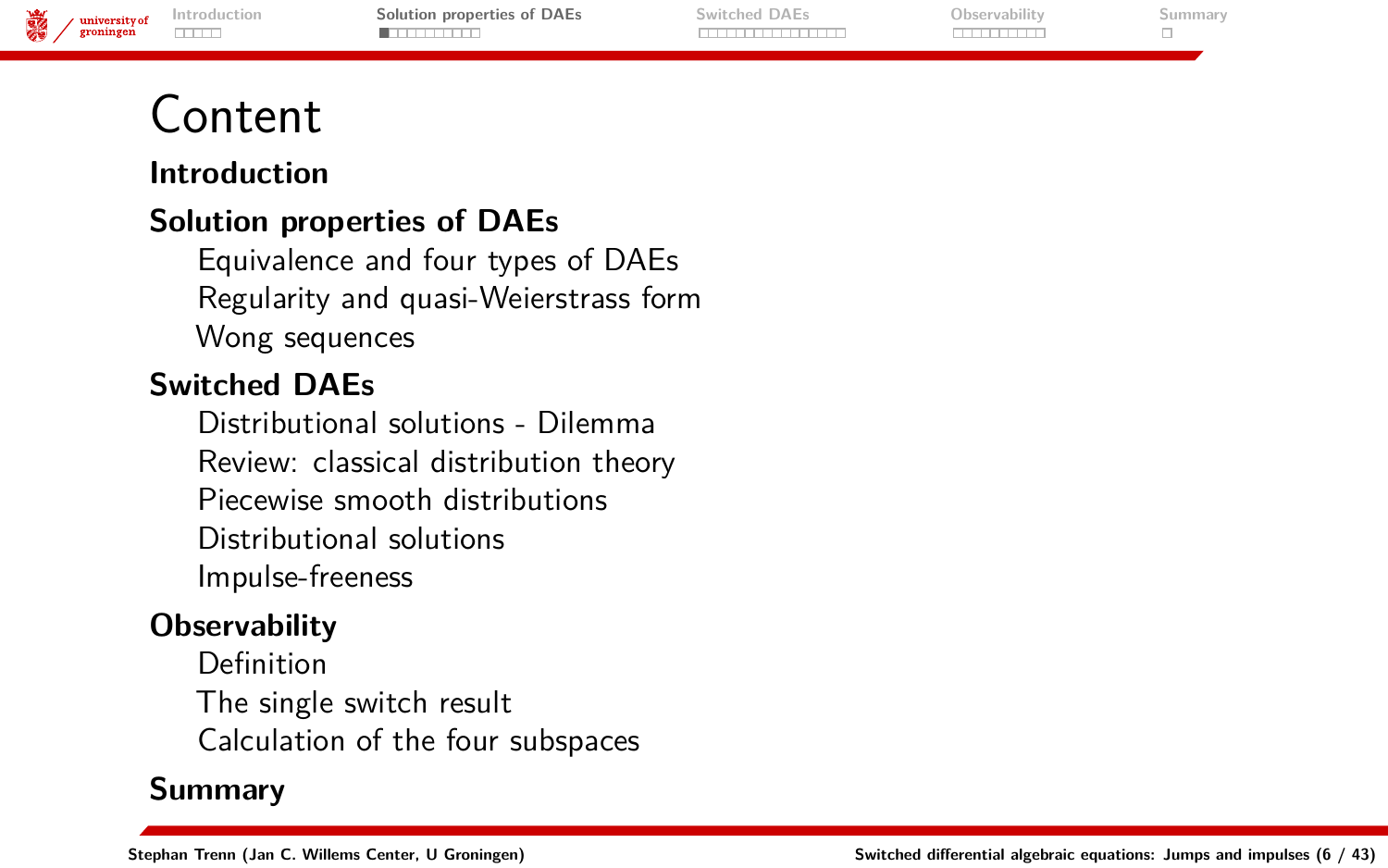<span id="page-7-0"></span>

| 議<br>university of<br>groningen | Introduction<br><b>THEFT</b> | Solution properties of DAEs                                                         | Switched DAEs | Observability | Summary |
|---------------------------------|------------------------------|-------------------------------------------------------------------------------------|---------------|---------------|---------|
|                                 |                              | Equivalence of matrix pairs and DAEs                                                |               |               |         |
|                                 |                              | Definition (Equivalence of matrix pairs)                                            |               |               |         |
|                                 |                              | $(E_1, A_1), (E_2, A_2)$ are called equivalent $\iff$ $(E_2, A_2) = (SE_1T, SA_1T)$ |               |               |         |

 $\quad \text{short:} \qquad (E_1, A_1) \cong (E_2, A_2) \quad \text{or} \quad (E_1, A_1) \stackrel{S,T}{\cong} (E_2, A_2)$ 

### Equivalence and solution behavior

For  $(E_1, A_1) \cong (E_2, A_2)$  and  $B_2 = SB_1$ ,  $C_2 = C_1T$  we have:

$$
(x, u, y) \text{ solves } \begin{cases} E_1 \dot{x} = A_1 x + B_1 u \\ y = C_1 x \end{cases} \overset{x = Tz}{\iff} \quad (z, u, y) \text{ solves } \begin{cases} E_2 \dot{z} = A_2 z + B_2 u \\ y = C_2 z \end{cases}
$$

### Goal: Reveal inner structure of DAEs

Find *S* and *T* such that (*SET, SAT*) has simple structure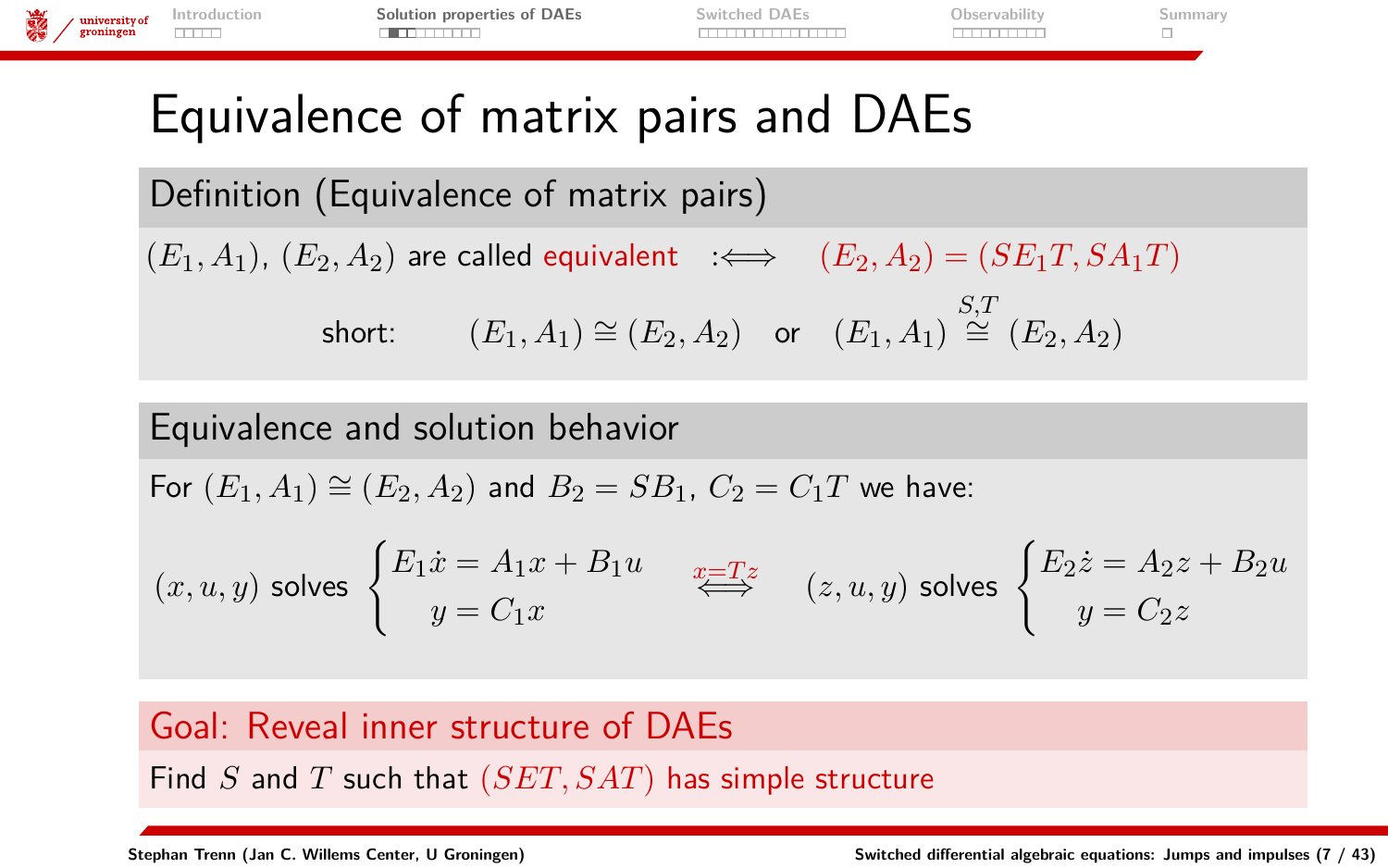

# Four types of DAEs

### Definition

- $\rightarrow$   $(E, A)$  is of type ODE : $\Longleftrightarrow$   $(E, A) \cong (I, J)$
- $\rightarrow$   $(E, A)$  is of type nDAE : $\Longleftrightarrow$   $(E, A) \cong (N, I)$ , *N* nilpotent (i.e.  $N^{\nu} = 0$ )
- $\rightarrow$   $(E, A)$  is of type uDAE : $\Longleftrightarrow$   $(E, A) \cong$   $(\text{diag}(E_1, \ldots, E_k), \text{diag}(A_1, \ldots, A_k)).$

where  $(E_i, A_i) = \left( \left[ \begin{smallmatrix} 1 & 0 \ & \ddots & \ddots & \ & & 1 & 0 \end{smallmatrix} \right]$  $\Bigg], \Bigg[ \begin{array}{ccc} 0 & 1 & & \ & \ddots & \ & & 0 & 1 \end{array}$  $\big] \big)$  underdetermined prototypes

 $\rightarrow$   $(E, A)$  is of type oDAE : $\Longleftrightarrow$   $(E, A) \cong$  (diag( $E_1, \ldots, E_k$ ), diag( $A_1, \ldots, A_k$ )).

where  $(E_i, A_i) =$  $\sqrt{ }$  $\mathcal{L}$  $\sqrt{ }$  $\vert$  $\mathbf{0}$  $\begin{bmatrix} 1 & \cdots & 0 \\ 0 & 0 & 0 \\ 0 & 0 & 0 \end{bmatrix}$ 1 1 *,*  $\sqrt{ }$  $\overline{\phantom{a}}$ 1  $\begin{array}{c} 0 \\ 0 \\ 1 \end{array}$ 0 1  $\vert$  $\setminus$ overdetermined prototypes

Every DAE can be decoupled in these four types!  $\rightarrow$  Quasi-Kronecker form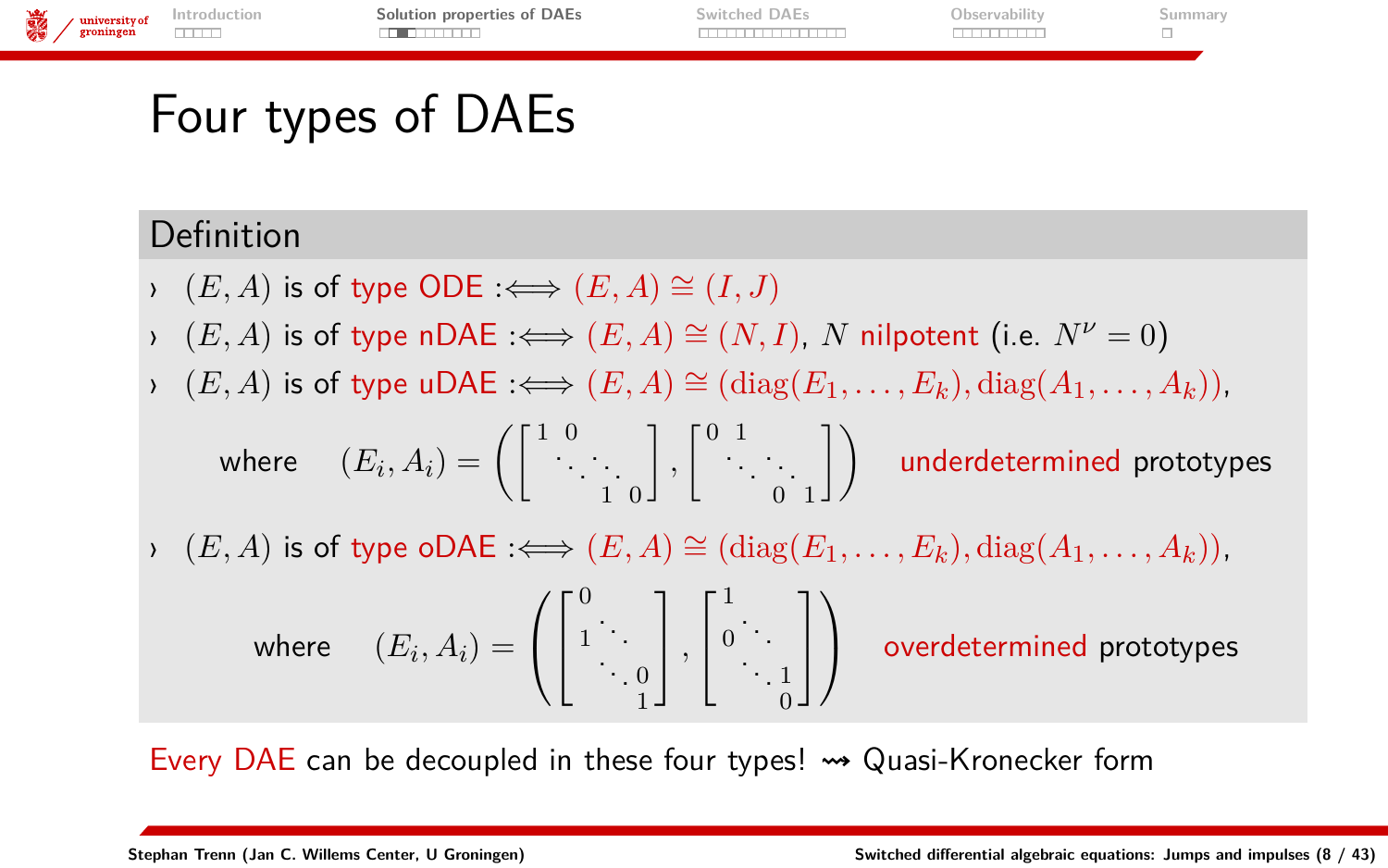

### Quasi-Kronecker form

Theorem (Quasi-Kronecker Form, BERGER  $&$  T.  $'12,'13)$ 

For any  $E, A \in \mathbb{R}^{\ell \times n}$ ,  $\exists$  invertible  $S \in \mathbb{R}^{\ell \times \ell}$  and invertible  $T \in \mathbb{R}^{n \times n}$ .



#### where

- › (*E<sup>U</sup> , A<sup>U</sup>* ) is of type uDAE (underdetermined part)
- $\rightarrow$   $(E_J, A_J)$  is of type ODE (ODE part)
- $(E_N, A_N)$  is of type nDAE (nilpotent part)
- $(E_O, A_O)$  is of type oDAE (overdetermined part)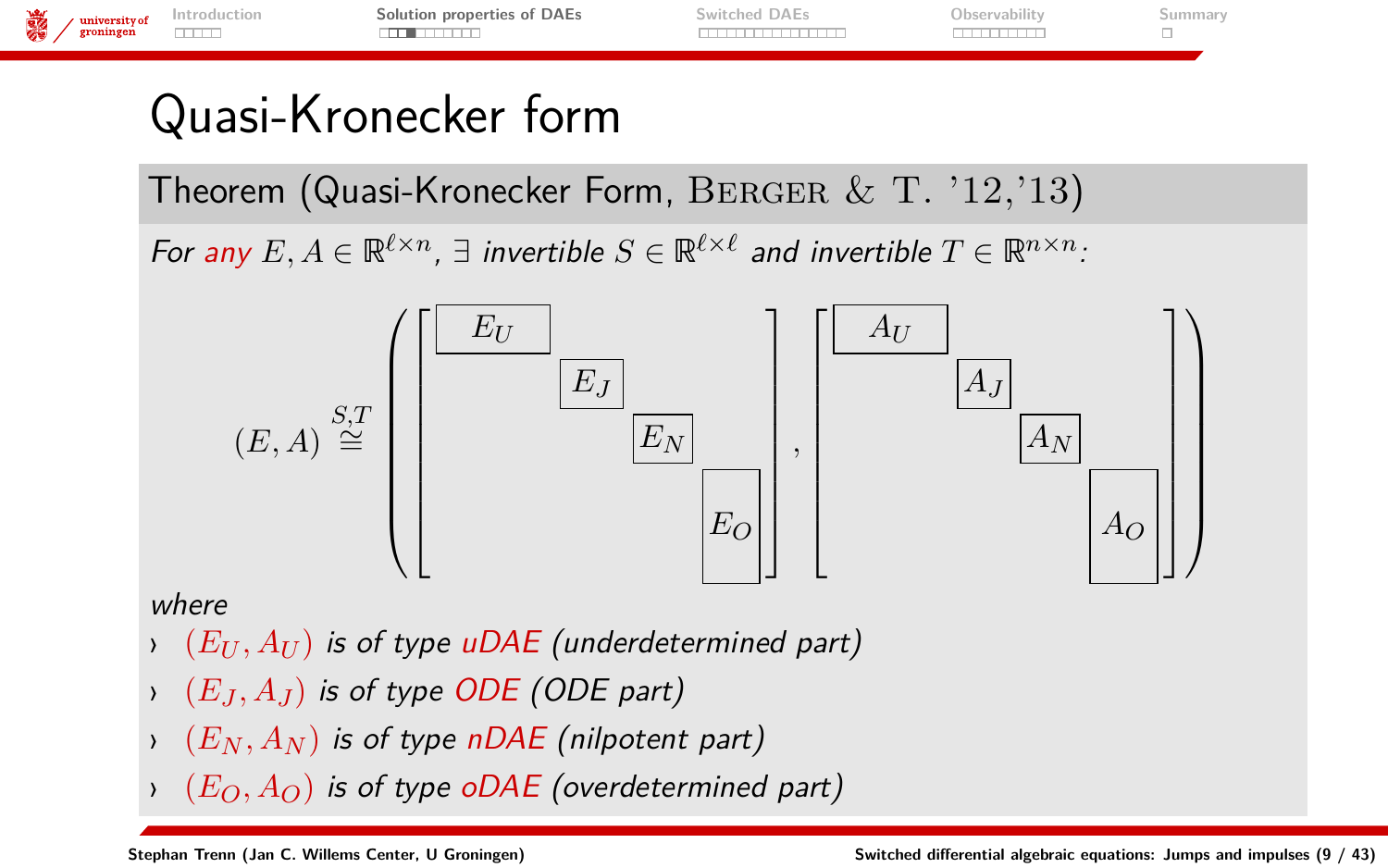<span id="page-10-0"></span>

Definition

 $(E, A)$  is regular  $\iff$   $\ell = n$  and  $\det(sE - A) \not\equiv 0$ 

Theorem (Regularity characterizations)

The following statements are equivalent:

- $\rightarrow$   $(E, A)$  is regular  $\rightarrow$  (*E*, *A*) ≅  $\begin{pmatrix} I & 0 \\ 0 & \lambda \end{pmatrix}$ 0 *N*  $\begin{bmatrix} J & 0 \\ 0 & I \end{bmatrix}$  $\begin{pmatrix} J & 0 \ 0 & I \end{pmatrix}$  (quasi-Weierstrass form)
- $\rightarrow$  *Ex* = Ax + *Bu* has solution for all *u* and is uniquely determined by  $x(0)$

Regularity means existence and uniqueness of solutions BUT not for all initial conditions  $x(0) = x_0!$ Example:  $\begin{bmatrix} 1 & 0 \\ 0 & 0 \end{bmatrix} \dot{x} = \begin{bmatrix} 0 & 0 \\ 0 & 1 \end{bmatrix} x + \begin{bmatrix} 1 \\ 0 \end{bmatrix}$ 0 *u*  regular, but *x*2(*t*) = 0 for all *t*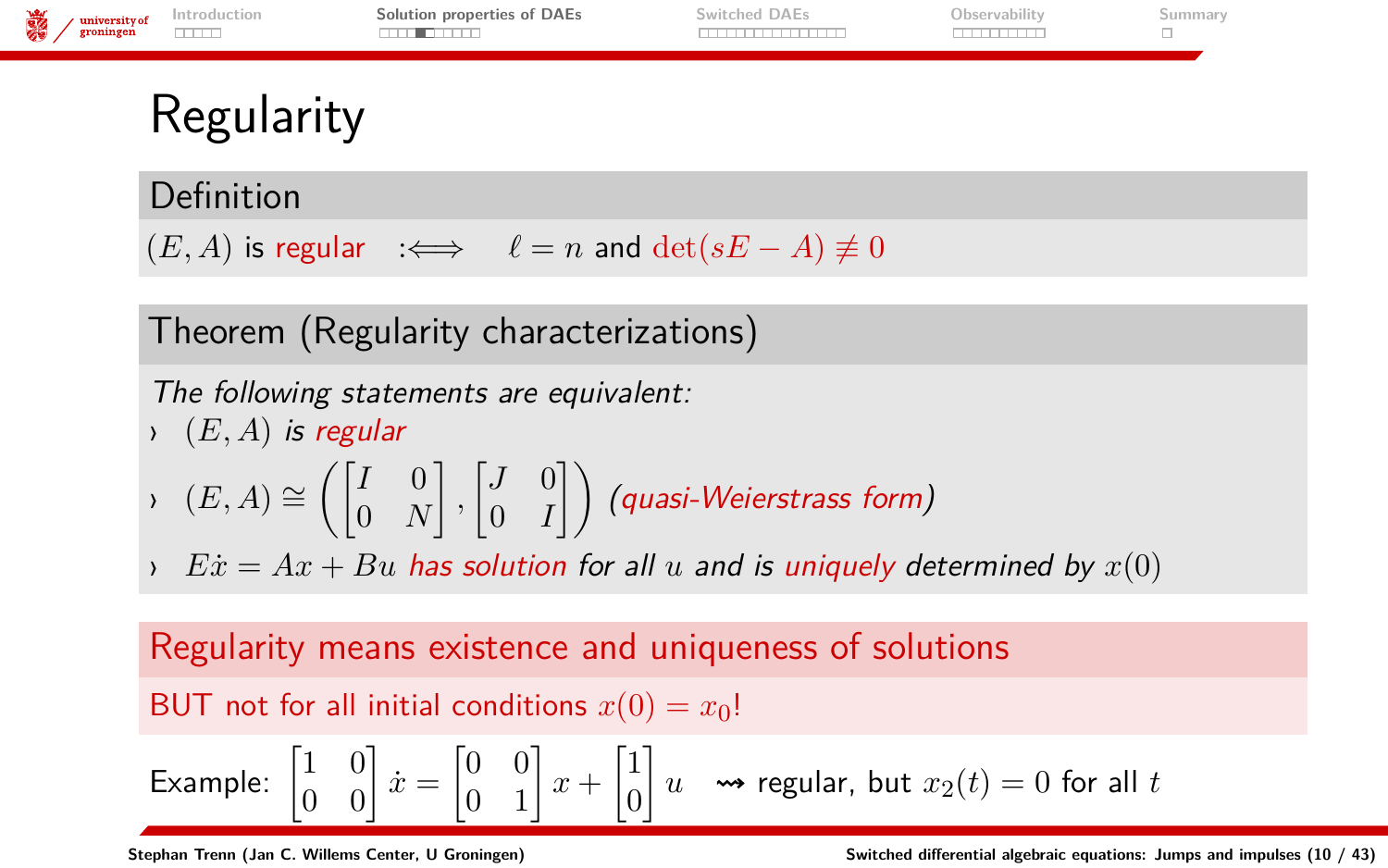| 義 | $\sqrt{\frac{\text{university of}}{\text{groningen}}}\$ | Solution properties of DAEs | Switched DAEs | Jbservabili |  |
|---|---------------------------------------------------------|-----------------------------|---------------|-------------|--|
|   |                                                         |                             |               |             |  |

# Jump and flow



### **Questions**

- How to find consistency space?
- What determines the jump  $x(0^-) \mapsto x(0^+)$ ?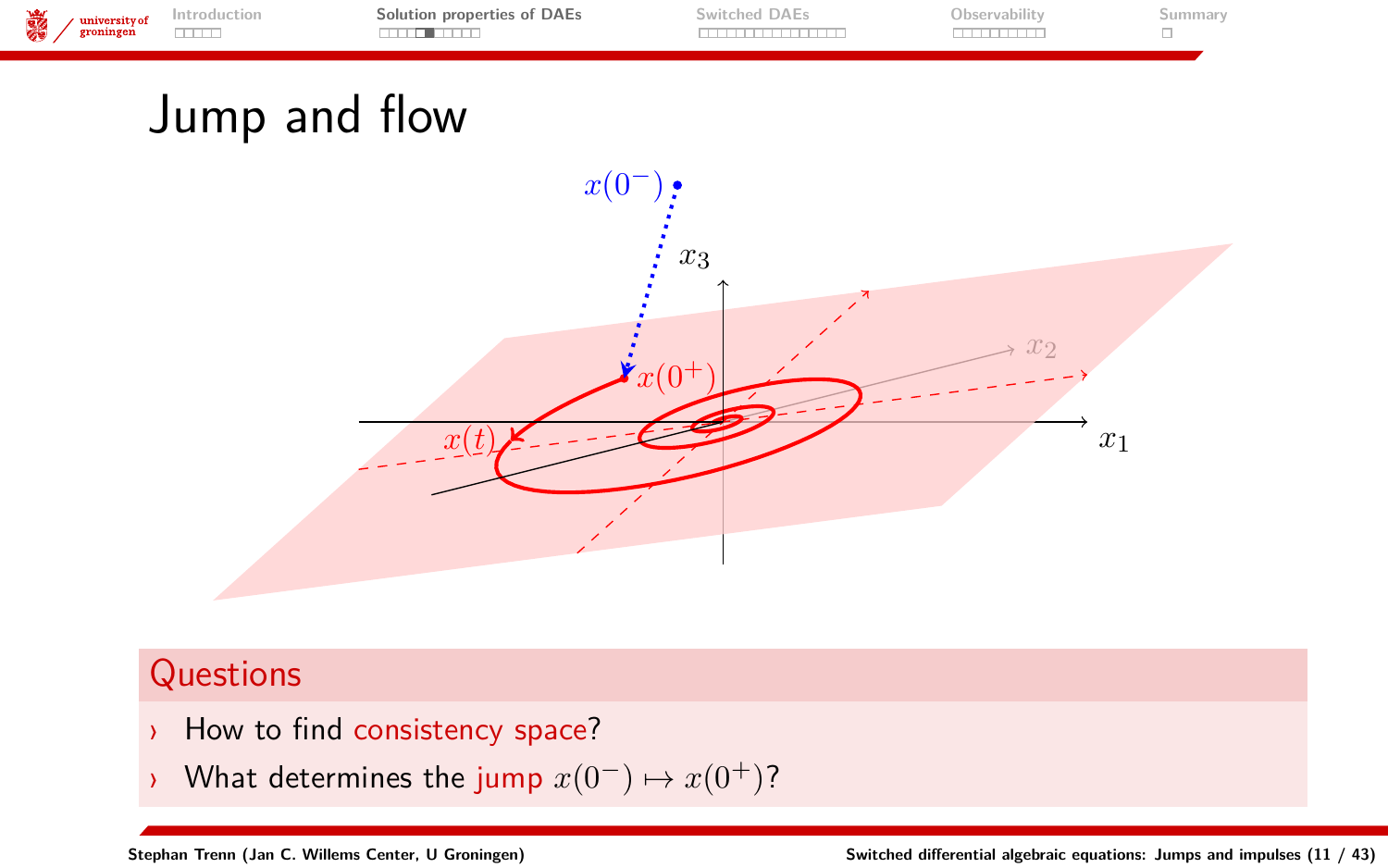| $\frac{1}{\sqrt{2}}$ university of | Introduction | Solution properties of DAEs | Switched DAEs | Observability | summar |
|------------------------------------|--------------|-----------------------------|---------------|---------------|--------|
|                                    | <b>THEFT</b> | ________                    | .             |               |        |
|                                    |              |                             |               |               |        |

# <span id="page-12-0"></span>Wong-sequences and Wong limits

Definition (Wong sequences)

For  $E, A \in \mathbb{R}^{\ell \times n}$  let

$$
\mathcal{V}_0 := \mathbb{R}^n, \qquad \mathcal{V}_{i+1} := A^{-1}(E\mathcal{V}_i), \qquad i = 0, 1, 2, \dots
$$
  

$$
\mathcal{W}_0 := \{0\}, \qquad \mathcal{W}_{j+1} := E^{-1}(A\mathcal{W}_j) \quad , \quad j = 0, 1, 2, \dots
$$

Here 
$$
MS := \{ Mx \mid x \in S \}
$$
 and  $M^{-1}S := \{ x \mid Mx \in S \}$ 

### Wong limits

$$
\mathcal{V}_0 \supset \mathcal{V}_1 \supset \ldots \supset \mathcal{V}_{i^*} = \mathcal{V}_{i^*+1} = \mathcal{V}_{i^*+2} = \ldots
$$

$$
\mathcal{W}_0 \subset \mathcal{W}_1 \subset \ldots \subset \mathcal{W}_{j^*} = \mathcal{W}_{j^*+1} = \mathcal{W}_{j^*+2} = \ldots
$$
Then we can define: 
$$
\mathcal{V}^* := \bigcap_{i \in \mathbb{N}} \mathcal{V}_i = \mathcal{V}_{i^*} \quad \text{and} \quad \mathcal{W}^* := \bigcup_{j \in \mathbb{N}} \mathcal{W}_j = \mathcal{W}_{j^*}
$$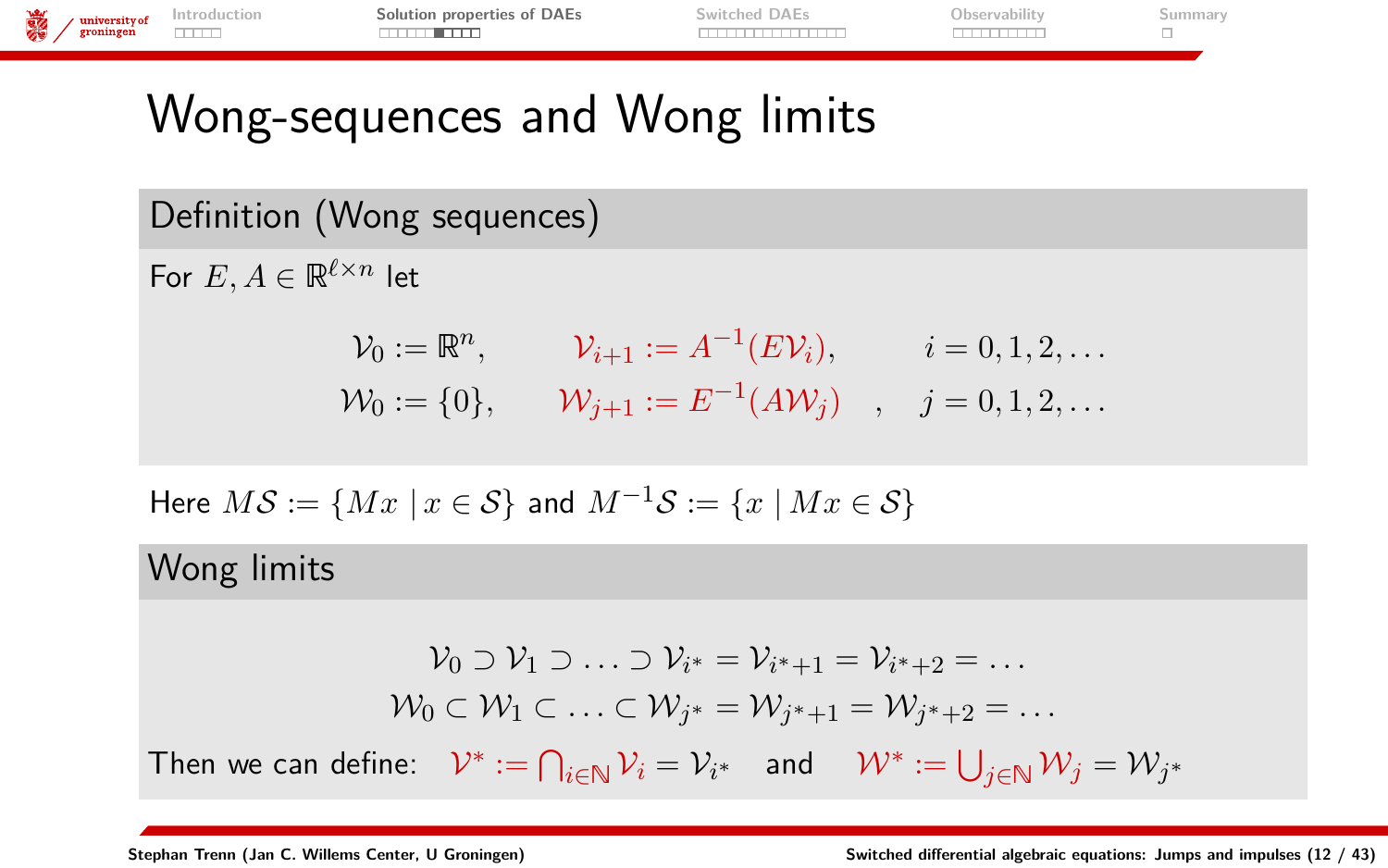| with the example of the example of the example of the set of the set of the set of the set of the set of the set of the set of the set of the set of the set of the set of the set of the set of the set of the set of the set | Solution properties of DAEs | Switched DAEs | Observability | Summarv |
|--------------------------------------------------------------------------------------------------------------------------------------------------------------------------------------------------------------------------------|-----------------------------|---------------|---------------|---------|
|                                                                                                                                                                                                                                | . <del>.</del>              | ___________   |               |         |
|                                                                                                                                                                                                                                |                             |               |               |         |

# Motivation of first Wong sequence

Definition (Consistency space)

The consistency space of  $E\dot{x} = Ax$  is

$$
\mathfrak{C}_{(E,A)} := \{ x_0 \in \mathbb{R}^n \mid \exists \text{ sol. } x \text{ of } E\dot{x} = Ax \text{ with } x(0) = x_0 \}
$$

### Inductive refinement of consistency space

- $\flat$  Initially no knowledge  $\leadsto \mathcal{V}_0=\mathbb{R}^n\supseteq \mathfrak{C}_{(E,A)}$   $\leadsto$  trivial constraint  $\dot{x}\in \mathcal{V}_0$
- *v*  $E\dot{x} = Ax$  constraints  $x$  to  $x \in A^{-1}\{E\dot{x}\} ⊆ A^{-1}(EV_0) =: V_1 ⊇ \mathfrak{C}_{(E,A)}$

$$
\therefore \quad \dot{x}(t) := \lim_{h \to 0} \frac{x(t+h) - x(t)}{h} \in \mathcal{V}_1
$$
\n
$$
\therefore \quad F_{\dot{x}} = A x \text{ constraints, at } x \in A^{-1}(F_{\dot{x}}) \subset A^{-1}(F_{\dot{x}}), \quad x \to 0.
$$

$$
\therefore \quad E\dot{x} = Ax \text{ constraints } x \text{ to } x \in A^{-1}\{E\dot{x}\} \subseteq A^{-1}(E\mathcal{V}_1) =: \mathcal{V}_2 \supseteq \mathfrak{C}_{(E,A)}
$$

$$
\Rightarrow \quad \dot{x} \in \mathcal{V}_2 \rightsquigarrow x \in A^{-1}(E\mathcal{V}_2) =: \mathcal{V}_3 \subseteq \mathfrak{C}_{(E,A)} \quad \dots
$$

$$
\rightarrow \ \mathcal{V}^* \supseteq \mathfrak{C}_{(E,A)}, \quad \text{in fact, it turns out that} \ \mathcal{V}^* = \mathfrak{C}_{(E,A)}
$$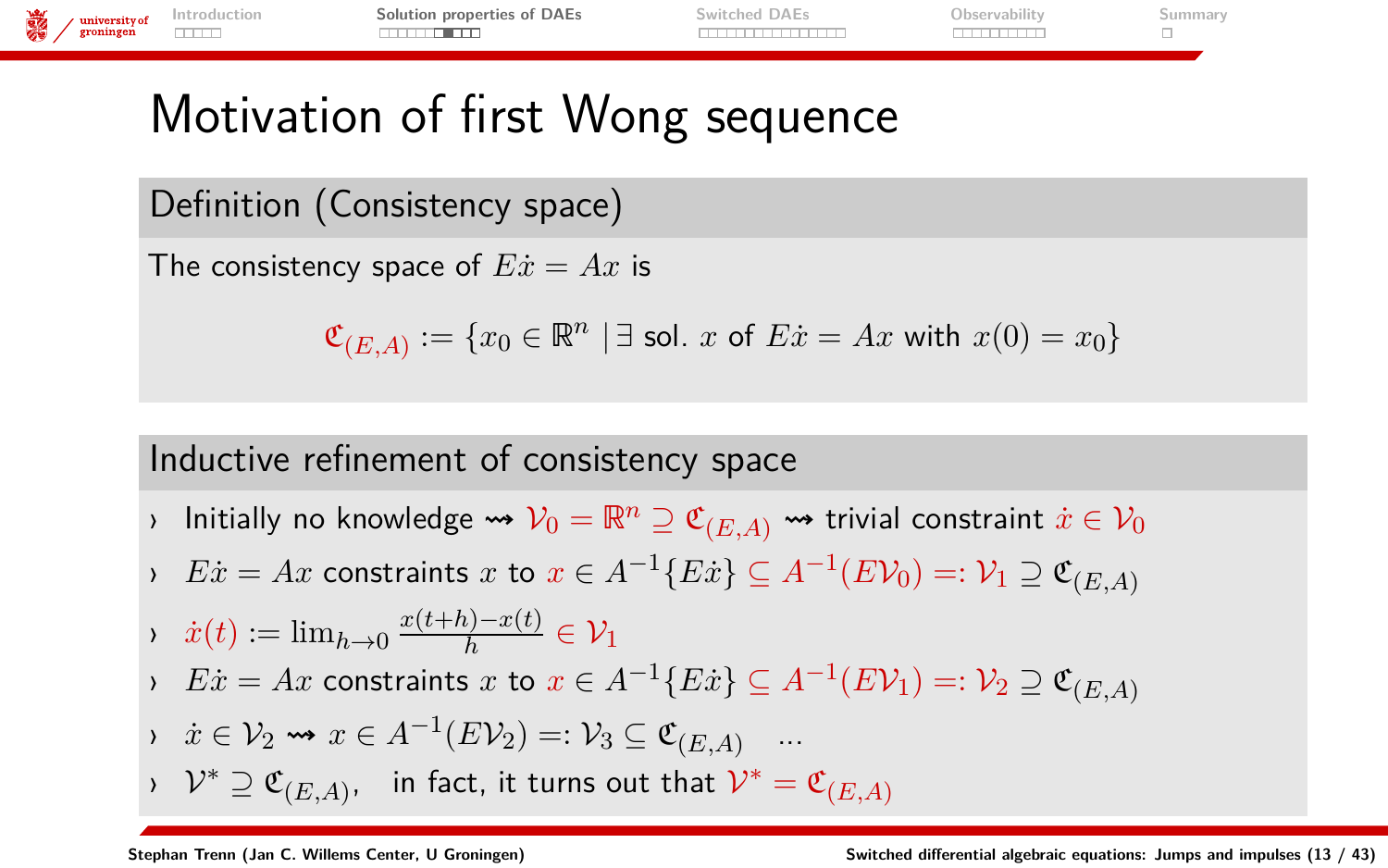| 義 | $\sqrt{\frac{\text{university of}}{\text{groningen}}}.$ | Introduction<br>سسد | Solution properties of DAEs | Switched DAEs | Observability |  |
|---|---------------------------------------------------------|---------------------|-----------------------------|---------------|---------------|--|
|   |                                                         |                     |                             |               |               |  |
|   |                                                         |                     |                             |               |               |  |

# Regularity and Wong limits

Theorem (ILCHMANN ET AL.  $2012$ )

- $\mathcal{V}^*$  ⊕  $\mathcal{W}^* = \mathbb{R}^n$  and  $E \mathcal{V}^* \oplus A \mathcal{W}^* = \mathbb{R}^{\ell^2}$
- $\varphi$  *T* :=  $[V,W]$ ,  $S = [EV, AW]^{-1}$  where  $\operatorname{im} V = \mathcal{V}^*$  and  $\operatorname{im} W = \mathcal{W}^*$  gives QWF

$$
(SET, SAT) = \left( \begin{bmatrix} I & 0 \\ 0 & N \end{bmatrix}, \begin{bmatrix} J & 0 \\ 0 & I \end{bmatrix} \right)
$$

Definition (Consistency projector and differential/impulsive selectors)

- $\alpha$  Consistency projector  $\qquad \Pi_{(E,A)} := T \begin{bmatrix} I & 0 \ 0 & 0 \end{bmatrix} T^{-1}$ › Differential selector  $\begin{bmatrix} \Pi^{\mathsf{diff}}_{(E,A)}:=T \begin{bmatrix} I & 0 \ 0 & 0 \end{bmatrix} S$
- $\rightarrow$  Impulse selector  $\ \Pi_{\ell F}^{\text{imp}}$  $\lim_{(E,A)} := T \begin{bmatrix} 0 & 0 \ 0 & I \end{bmatrix}$ 0 *I*  $\big]$   $S$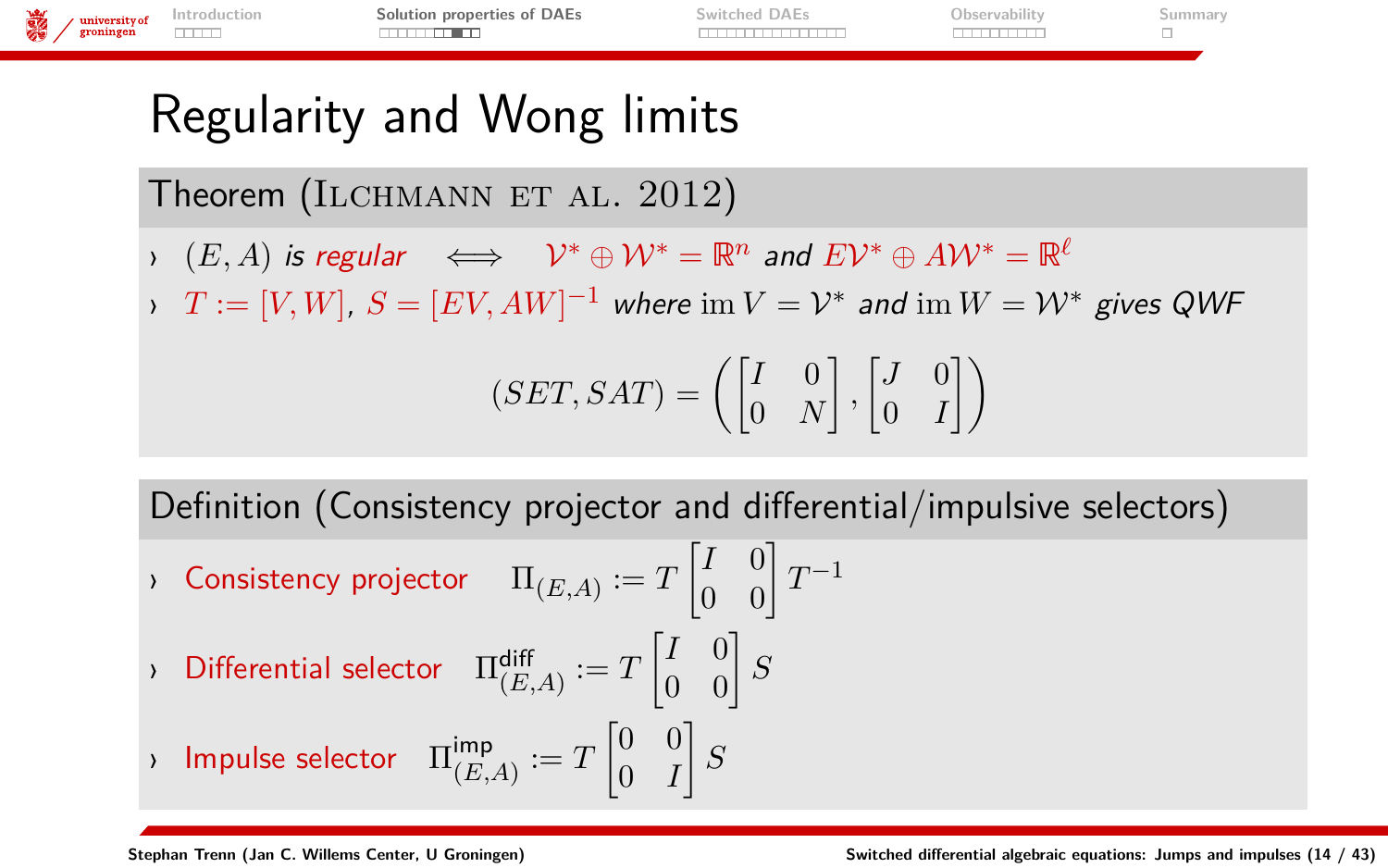

Here  $\nu > 0$  is smallest number such that  $N^{\nu} = 0$  and is called index of DAE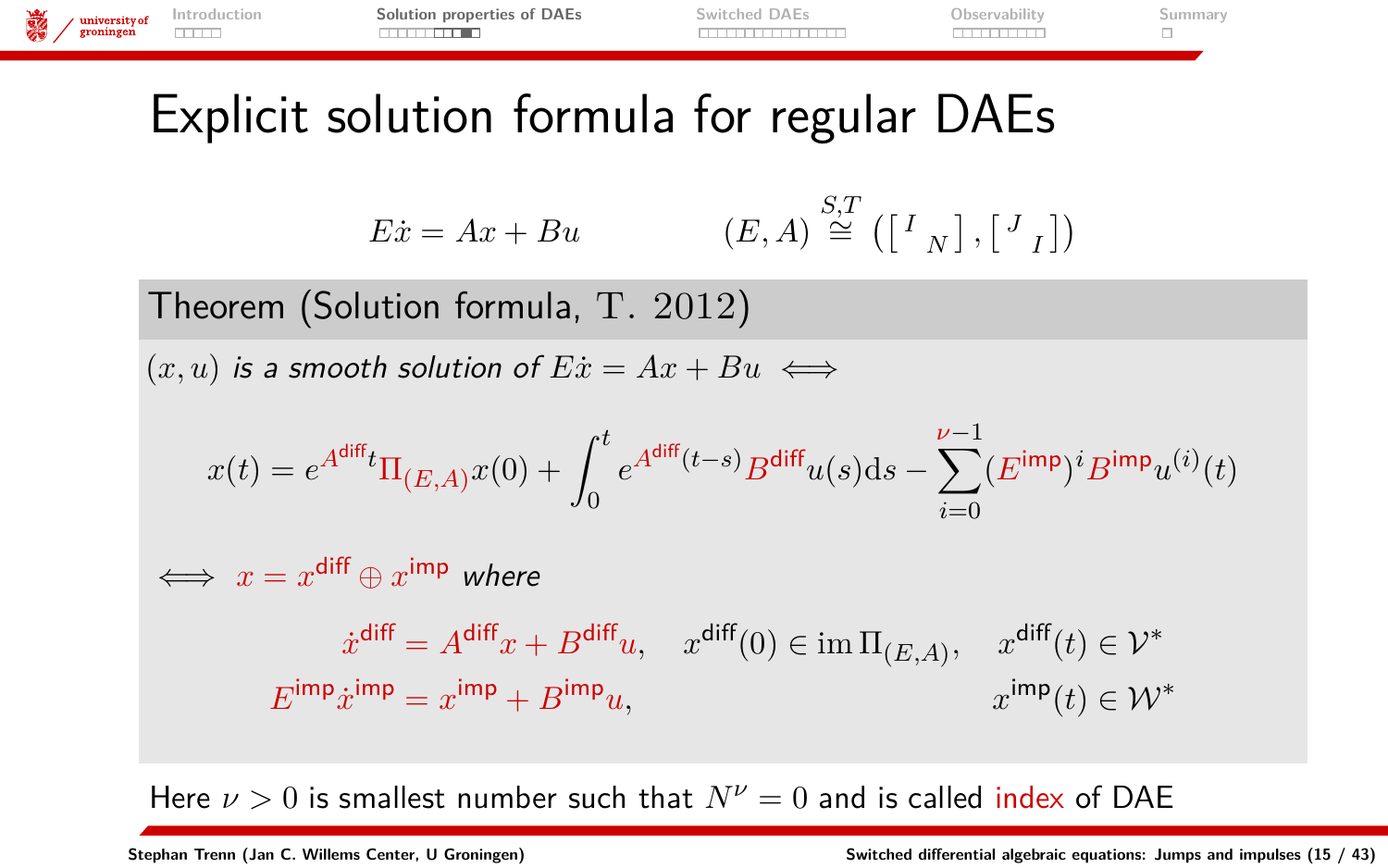

# Consistency projector

Corollary (Response to inconsistent initial value)

For  $u = 0$  we have

$$
x(0^+) = \Pi_{(E,A)} x(0^-),
$$
  $\Pi_{(E,A)} = T \begin{bmatrix} I & 0 \\ 0 & 0 \end{bmatrix} T^{-1} = \Pi_{\mathcal{V}^*}^{\mathcal{W}^*}$ 

### Other jump rules

Wong-sequence based jump rule coincides with  $(CosTANTINI ET AL. 2013)$ :

- passivity based energy minimization jump rule (FRASCA ET AL.  $2010$ )
- Conservation of charge/flux ( $\text{Liou } 1972$ )
- Laplace transform approach (OPAL  $&$  VLACH 1990)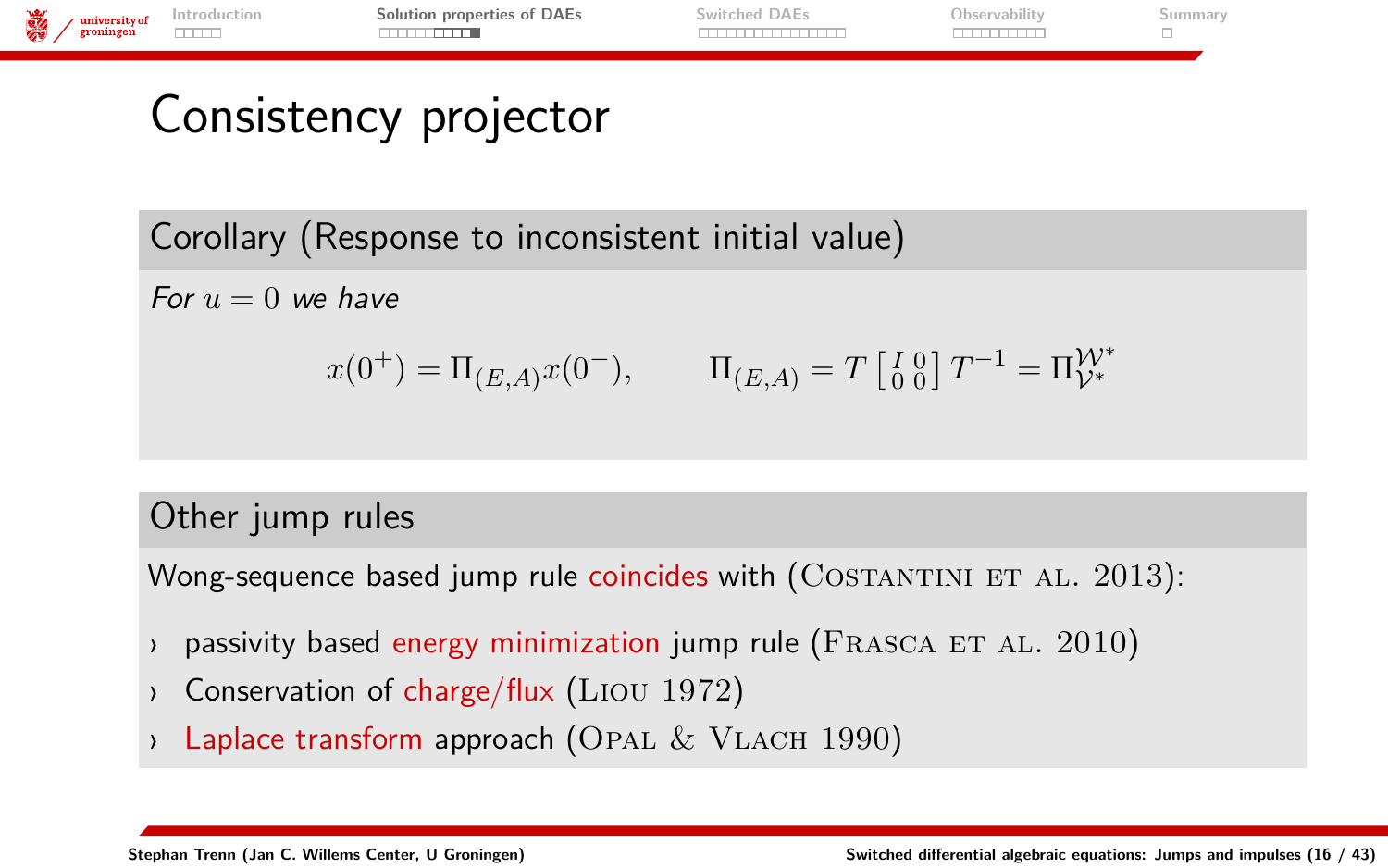| <b>Suba</b><br>$-$ | university of | Introduction             | iolution properties of DAEs | $13\Delta$ Fs | . | ımmar |
|--------------------|---------------|--------------------------|-----------------------------|---------------|---|-------|
|                    |               | $\overline{\phantom{a}}$ |                             |               |   |       |
|                    |               |                          |                             |               |   |       |

# <span id="page-17-0"></span>Content

[Introduction](#page-1-0)

### [Solution properties of DAEs](#page-6-0)

[Equivalence and four types of DAEs](#page-7-0) [Regularity and quasi-Weierstrass form](#page-10-0) [Wong sequences](#page-12-0)

#### **[Switched DAEs](#page-17-0)**

[Distributional solutions - Dilemma](#page-23-0) [Review: classical distribution theory](#page-25-0) [Piecewise smooth distributions](#page-29-0) [Distributional solutions](#page-31-0) [Impulse-freeness](#page-34-0)

### **[Observability](#page-36-0)**

[Definition](#page-37-0) [The single switch result](#page-39-0) [Calculation of the four subspaces](#page-41-0)

### [Summary](#page-46-0)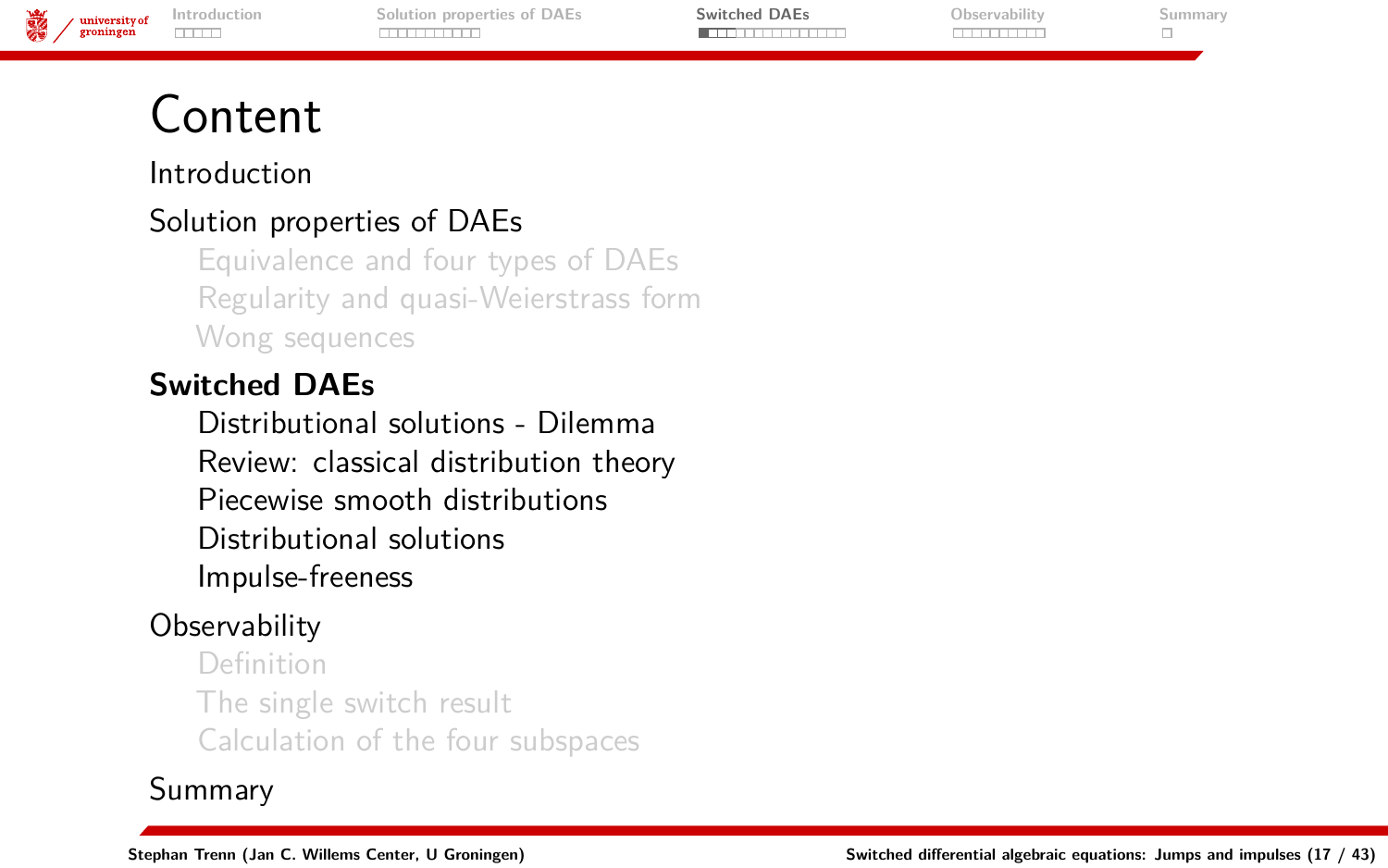

### Motivating example

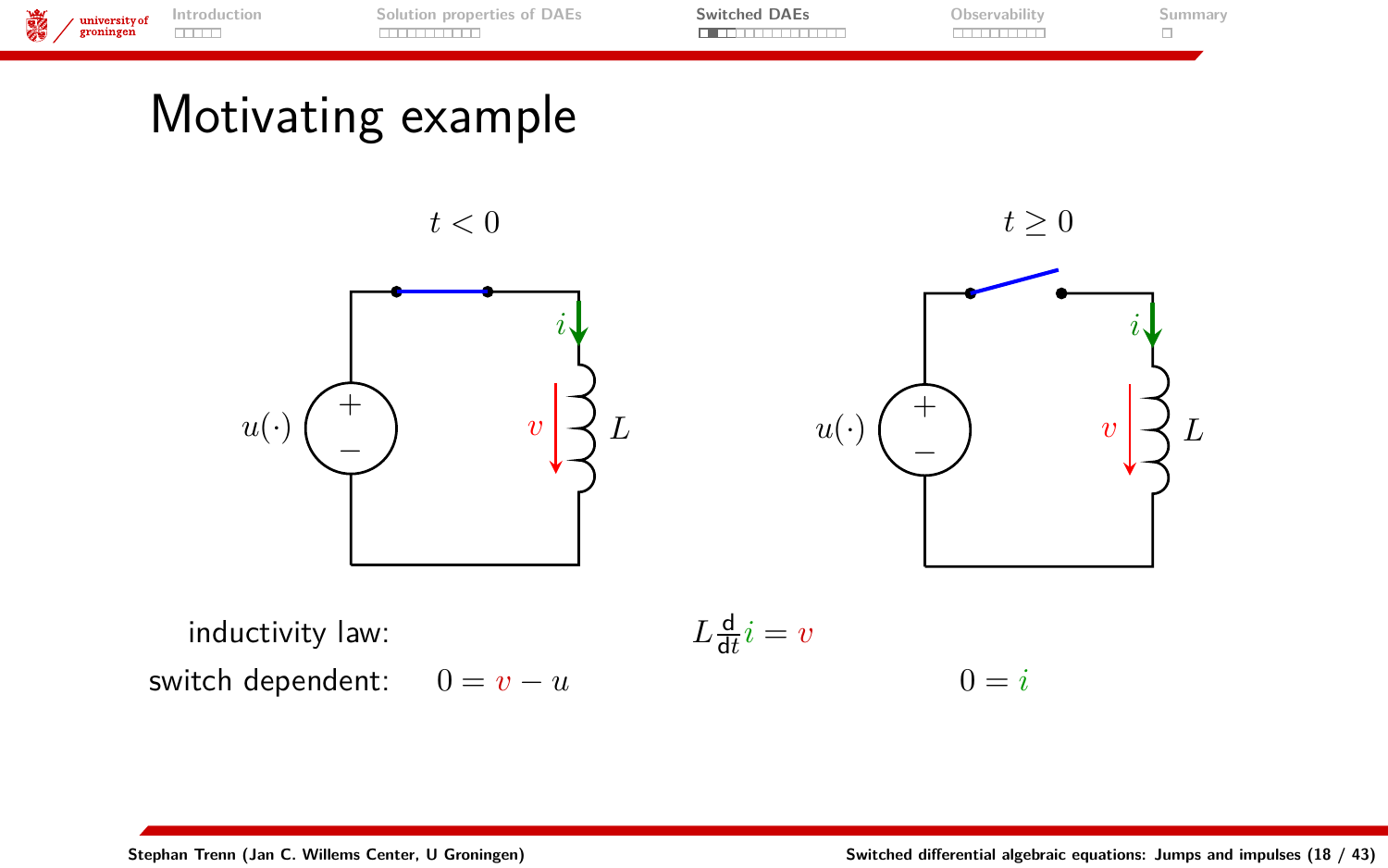

### Motivating example

 $t<0$ 





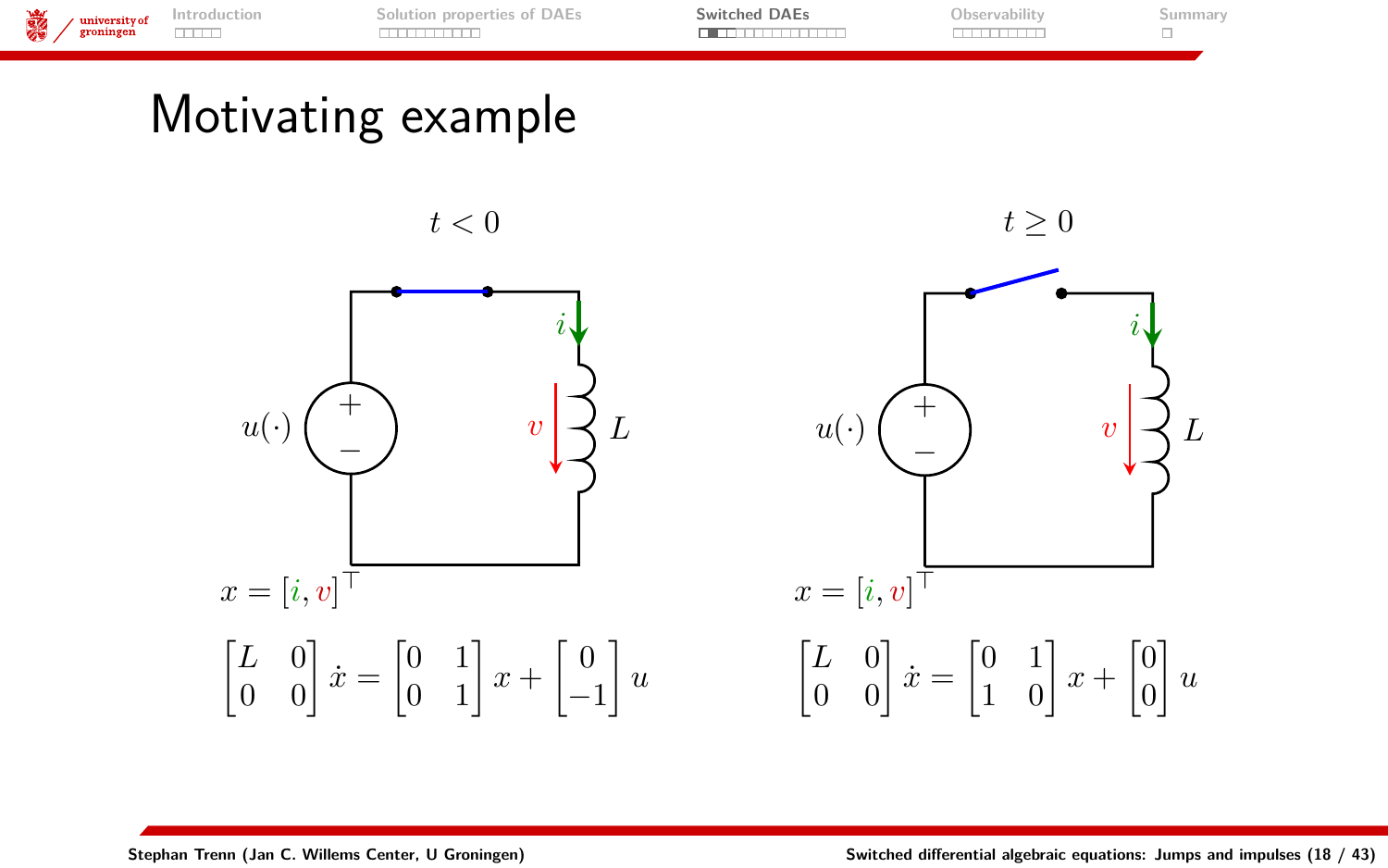

 $E_1 \dot{x} = A_1 x + B_1 u$ on (−∞*,* 0)  $E_2 \dot{x} = A_2 x + B_2 u$ on  $[0, \infty)$ 

 $\rightarrow$  switched differential-algebraic equation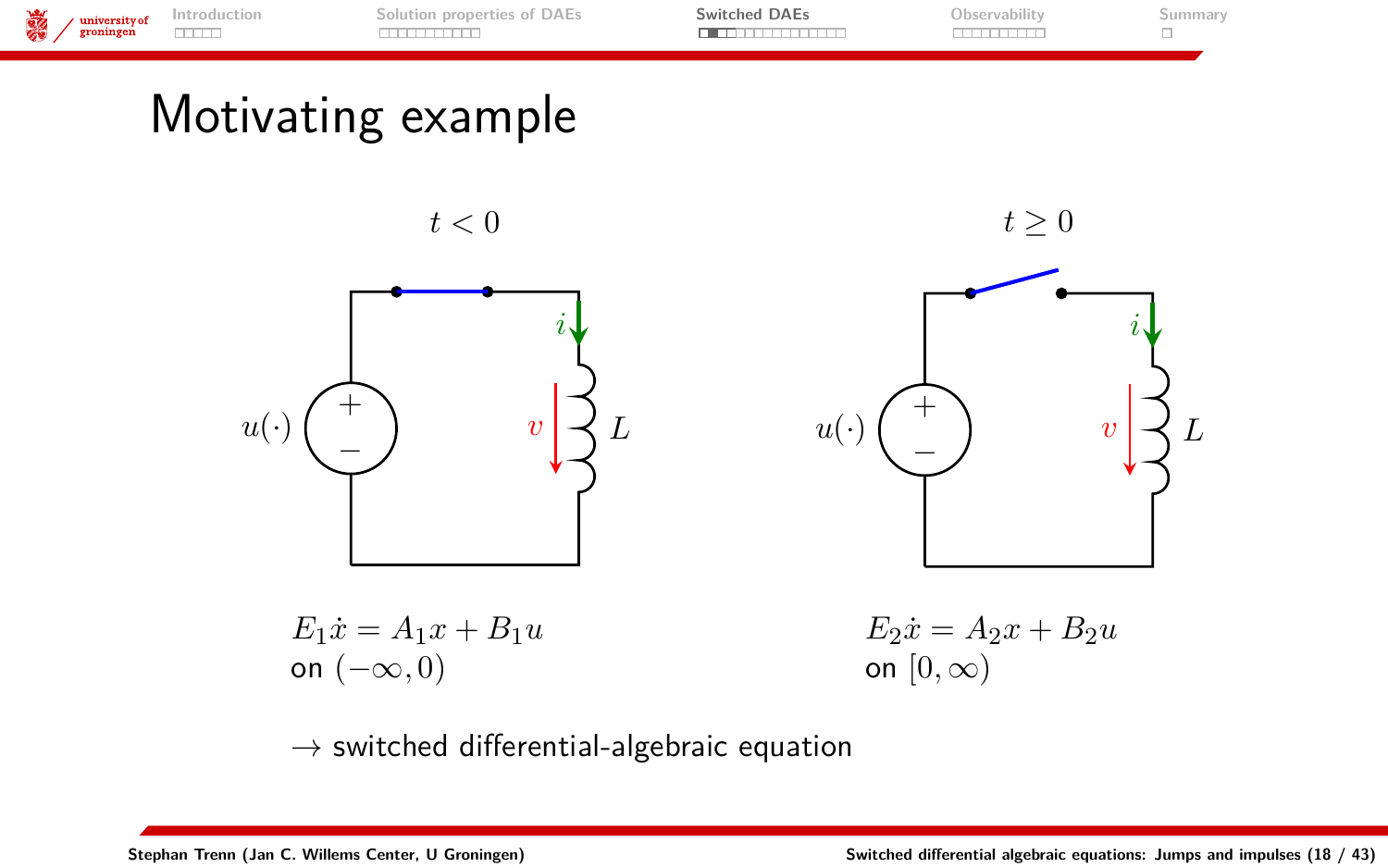

**Stephan Trenn (Jan C. Willems Center, U Groningen) [Switched differential algebraic equations: Jumps and impulses](#page-0-0) (19 / 43)**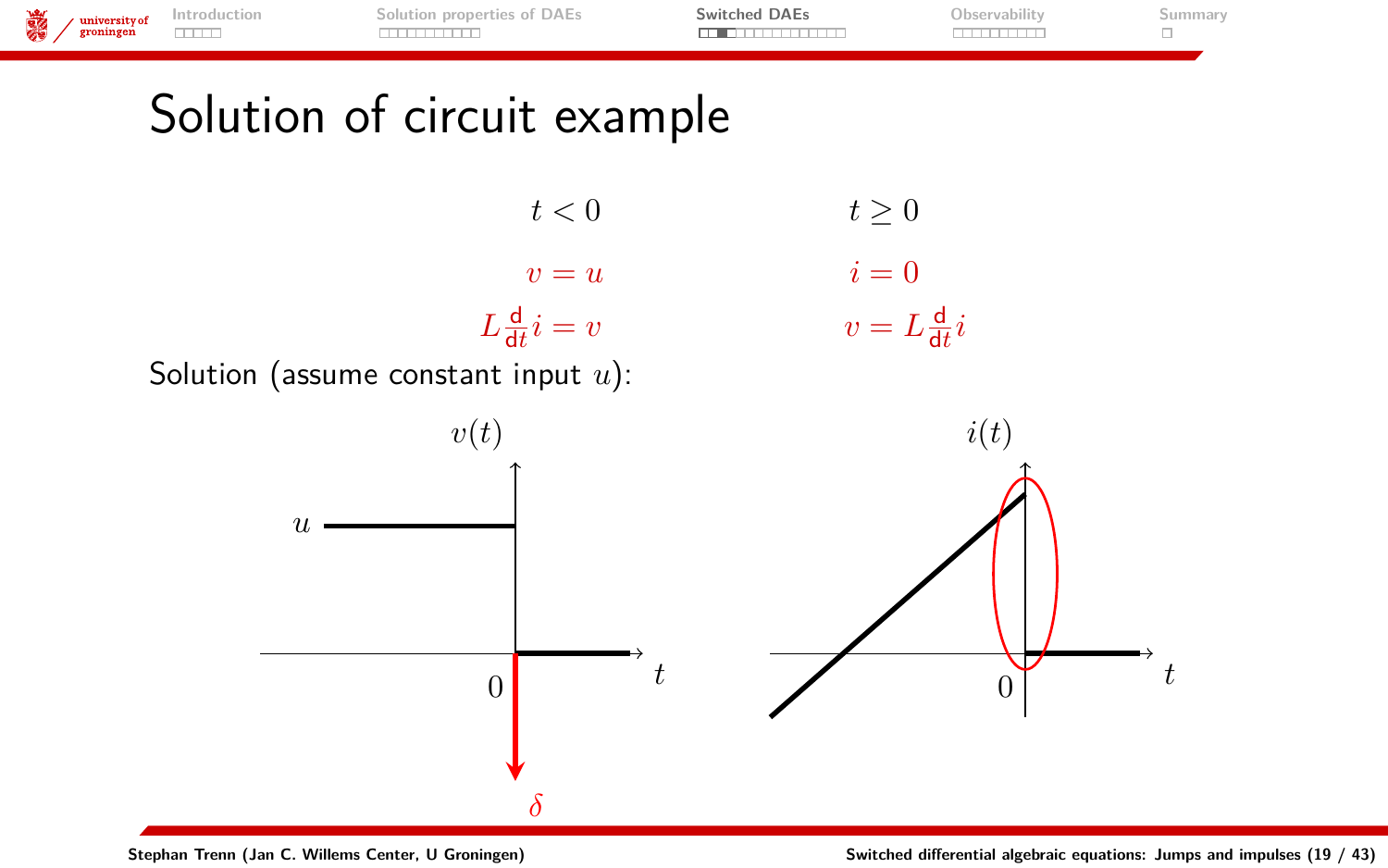

# Dirac impulse is "real"

### Dirac impulse

#### Not just a mathematical artifact!



Drawing: Harry Winfield Secor, [public domain](http://commons.wikimedia.org/wiki/File:Induction_coil_cutaway.jpg) Foto: [Ralf Schumacher,](http://commons.wikimedia.org/wiki/File:Spark-plug01.jpeg) [CC-BY-SA 3.0](http://creativecommons.org/licenses/by-sa/3.0/)

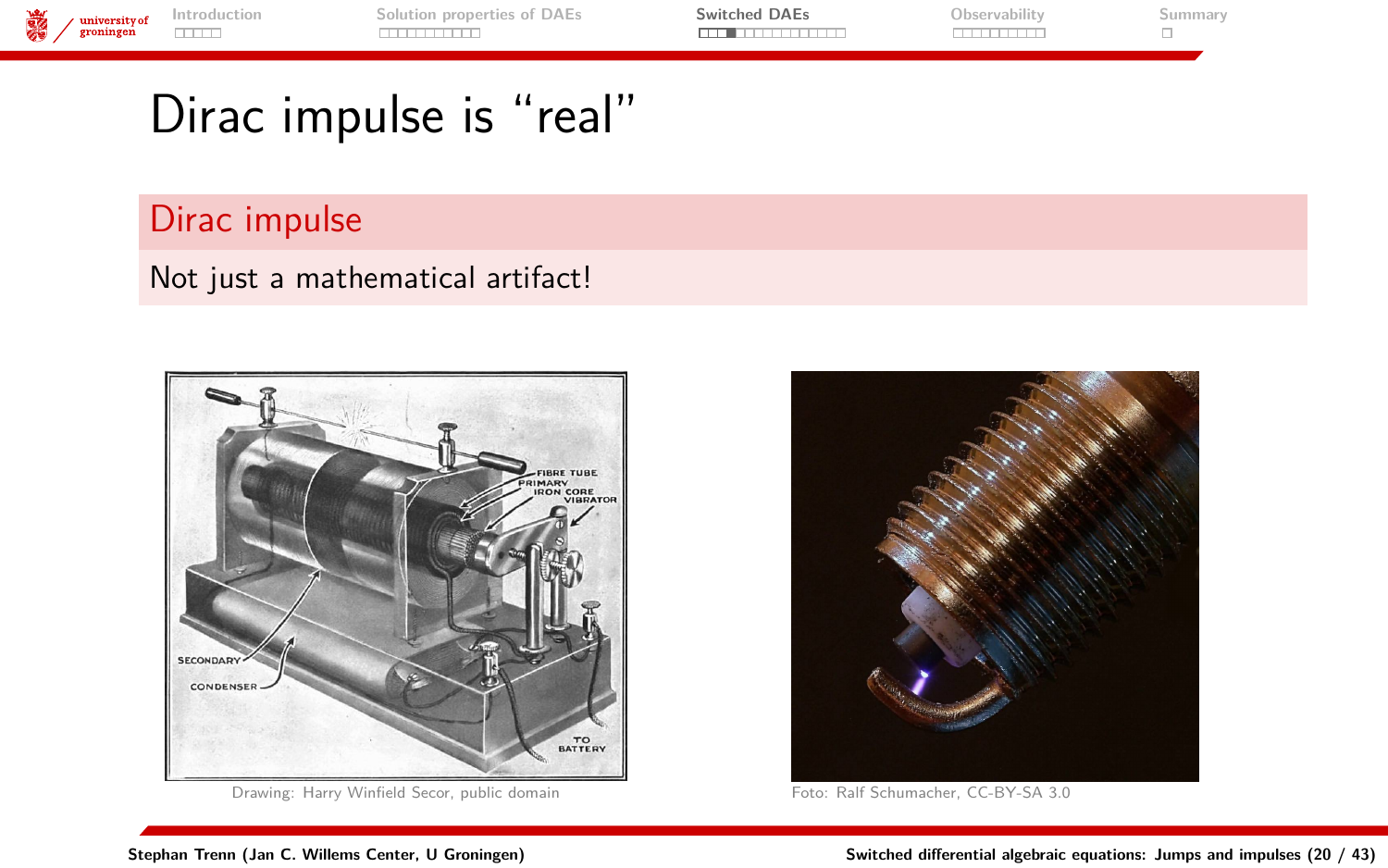<span id="page-23-0"></span>

Switch  $\rightarrow$  Different DAE models (=modes) depending on time-varying position of switch

Definition (Switched DAE)

Switching signal  $\sigma : \mathbb{R} \to \{1, ..., N\}$  picks mode at each time  $t \in \mathbb{R}$ :

$$
E_{\sigma(t)}\dot{x}(t) = A_{\sigma(t)}x(t) + B_{\sigma(t)}u(t)
$$
  
\n
$$
y(t) = C_{\sigma(t)}x(t) + D_{\sigma(t)}u(t)
$$
 (swDAE)

#### Attention

Each mode might have different consistency spaces

- ⇒ inconsistent initial values at each switch
- ⇒ Dirac impulses, in particular distributional solutions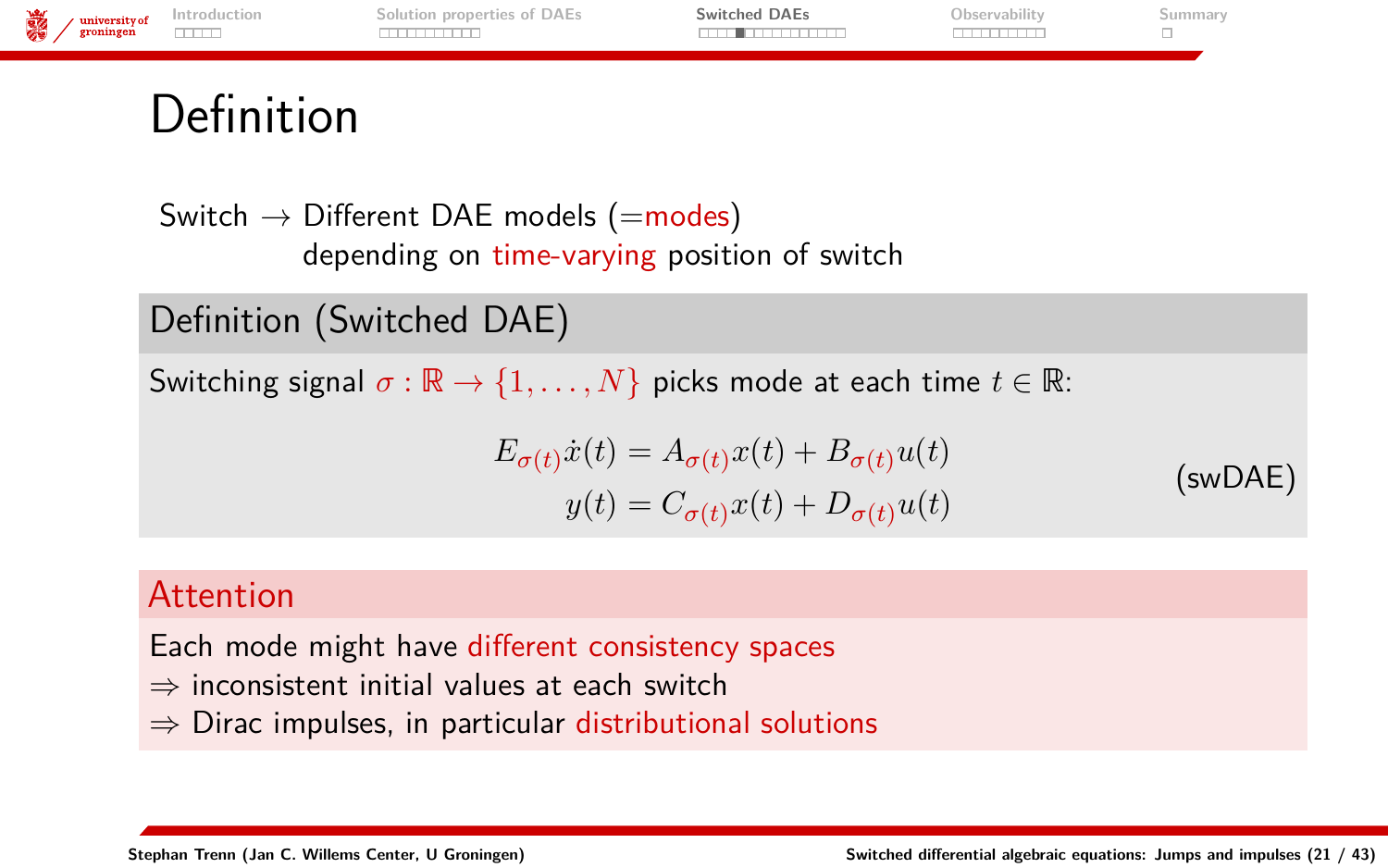

### Definition

Switch  $\rightarrow$  Different DAE models (=modes) depending on time-varying position of switch

Definition (Switched DAE)

Switching signal  $\sigma : \mathbb{R} \to \{1, ..., N\}$  picks mode at each time  $t \in \mathbb{R}$ :

 $E_{\sigma}\dot{x} = A_{\sigma}x + B_{\sigma}u$  $y = C_{\sigma}x + D_{\sigma}u$ (swDAE)

#### Attention

Each mode might have different consistency spaces

- $\Rightarrow$  inconsistent initial values at each switch
- ⇒ Dirac impulses, in particular distributional solutions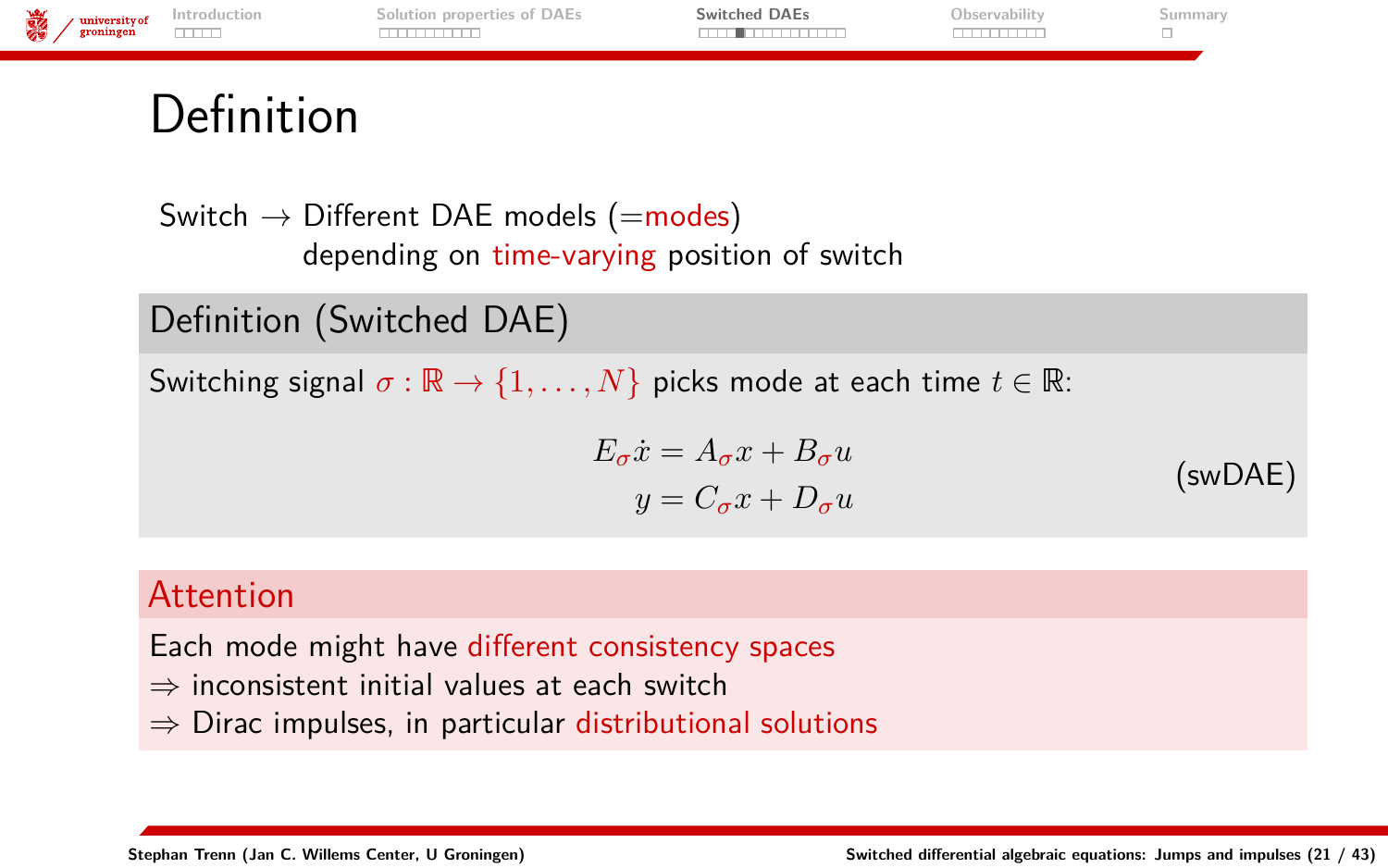| o.e.<br>v<br>ю. | / university of | Introduction    | Solution properties of DAEs | Switched DAEs                | Observability | aummary |
|-----------------|-----------------|-----------------|-----------------------------|------------------------------|---------------|---------|
|                 | groningen       | <b>HERE AND</b> |                             | _______ <del>___</del> _____ |               |         |
|                 |                 |                 |                             |                              |               |         |

# <span id="page-25-0"></span>Distribution theory - basic ideas

### Distributions - overview

- **Generalized functions**
- › Arbitrarily often differentiable
- Dirac-Impulse  $\delta$  is "derivative" of Heaviside step function  $1_{[0,\infty)}$

#### Two different formal approaches

- 1) Functional analytical: Dual space of the space of test functions (L. Schwartz 1950)
- 2) Axiomatic: Space of all "derivatives" of continuous functions (J. Sebastião e Silva 1954)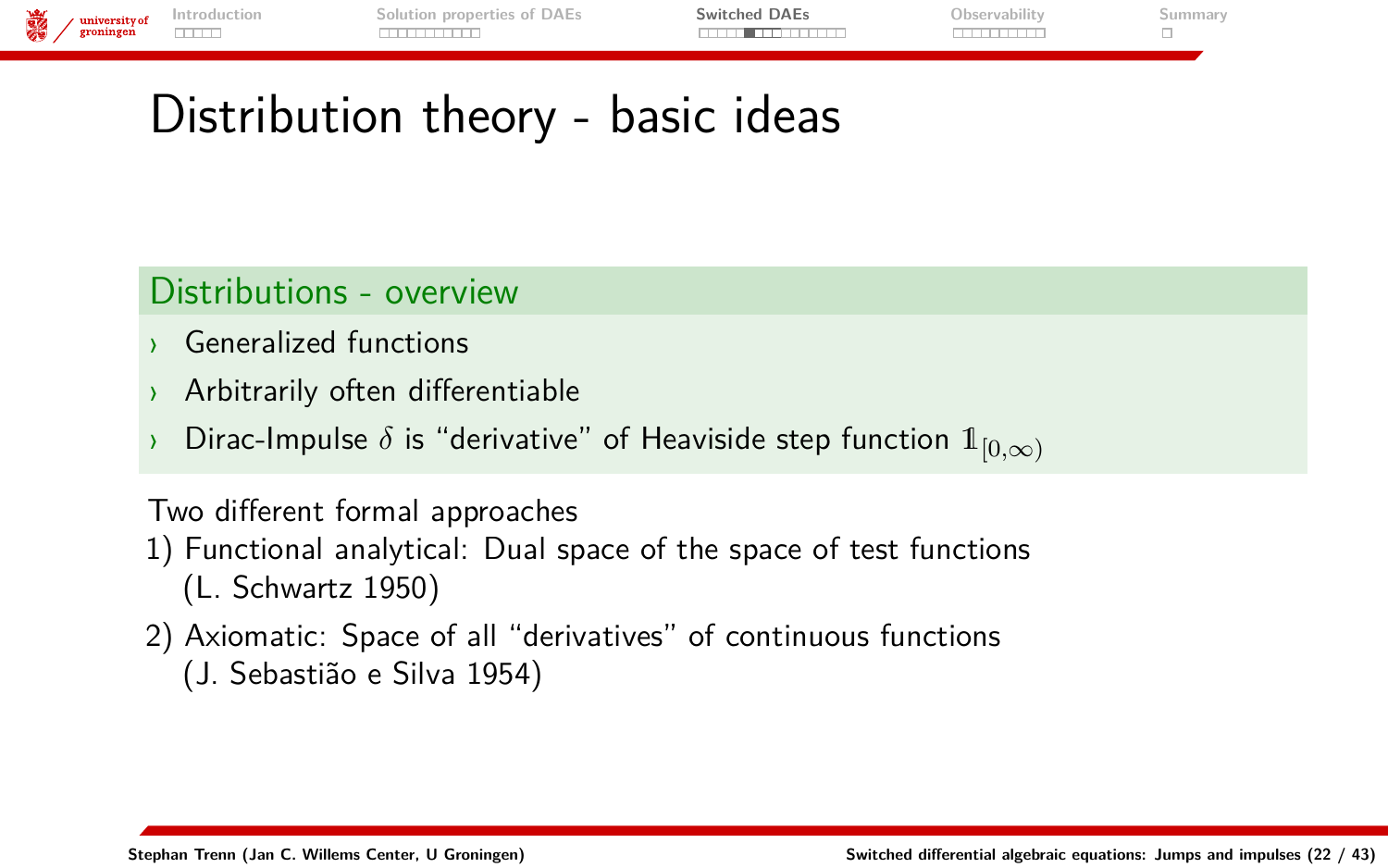

### Distributions - formal

Definition (Test functions)

 $\mathcal{C}_0^\infty:=\{\varphi:\mathbb{R}\to\mathbb{R}\mid \varphi \,\,\text{is smooth with compact support}\}$ 

Definition (Distributions)

 $\mathbb{D}:=\{D:\mathcal{C}_0^\infty\to\mathbb{R}\ | \, D \text{ is linear and continuous}\}$ 

Definition (Regular distributions)

 $f \in \mathcal{L}_{1, \text{loc}}(\mathbb{R} \to \mathbb{R})$ :  $f_{\mathbb{D}} : C_0^{\infty} \to \mathbb{R}, \varphi \mapsto \int_{\mathbb{R}} f(t) \varphi(t) dt \in \mathbb{D}$ 

Definition (Derivative)  $D'(\varphi) := -D(\varphi')$ 

Dirac Impulse at  $t_0 \in \mathbb{R}$  $\delta_{t_0}: C_0^{\infty} \to \mathbb{R}, \quad \varphi \mapsto \varphi(t_0)$ 

$$
(\mathbb{1}_{[0,\infty)_\mathbb{D}})'(\varphi)=-\int_\mathbb{R} \mathbb{1}_{[0,\infty)}\varphi'=-\int_0^\infty \varphi'=- (\varphi(\infty)-\varphi(0))=\varphi(0)
$$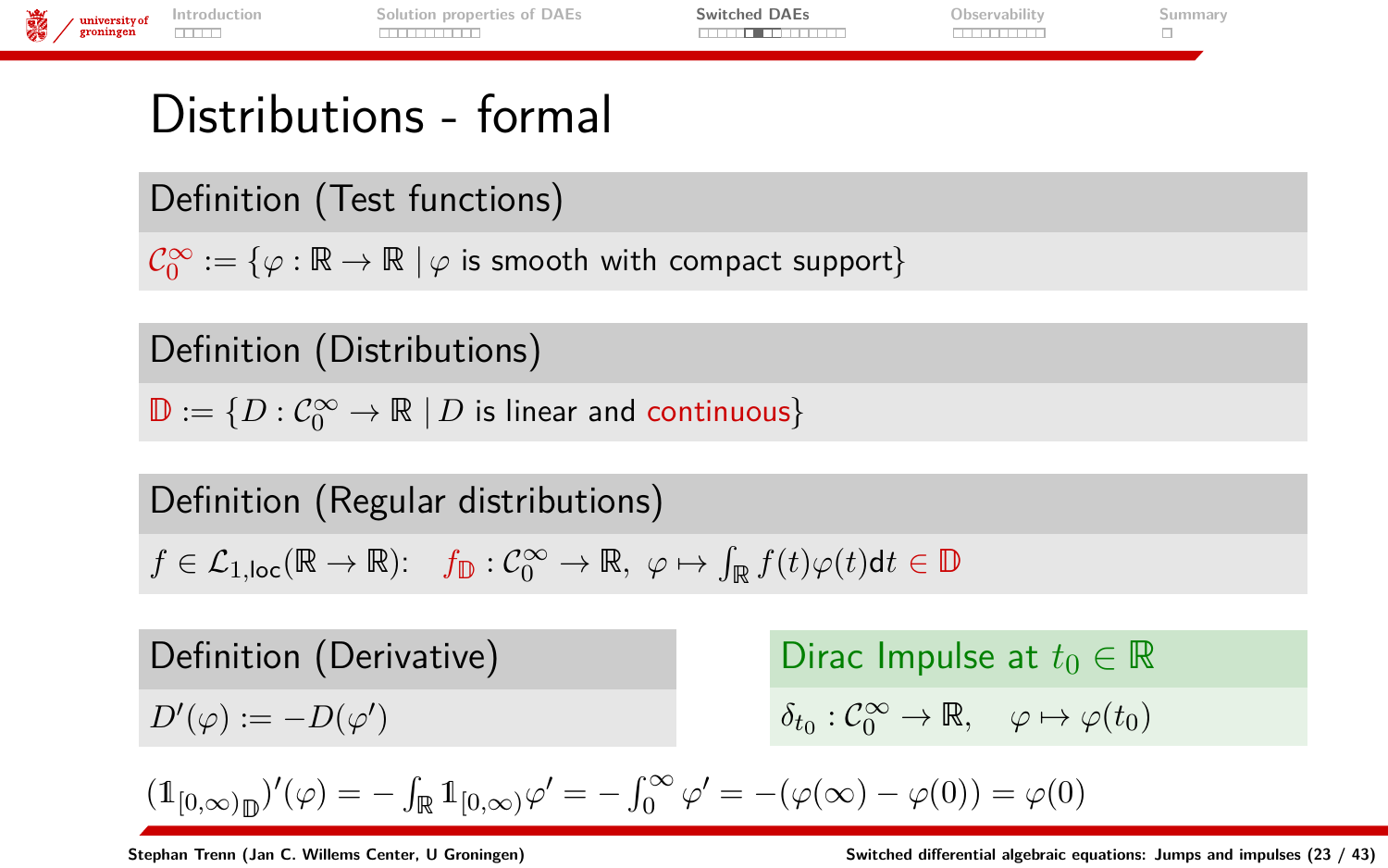**[Introduction](#page-1-0) [Solution properties of DAEs](#page-6-0) [Switched DAEs](#page-17-0) [Observability](#page-36-0) [Summary](#page-46-0)** university of<br>groningen mm <u>mmmmm</u> **TUTTUTTI**  $\Box$ 

# Multiplication with functions

Definition (Multiplication with smooth functions)  $\alpha \in \mathcal{C}^{\infty}$ :  $(\alpha D)(\varphi) := D(\alpha \varphi)$ 

$$
E_{\sigma}\dot{x} = A_{\sigma}x + B_{\sigma}u
$$
  
\n
$$
y = C_{\sigma}x + D_{\sigma}u
$$
 (swDAE)

### Coefficients not smooth

Problem:  $E_{\sigma}$ ,  $A_{\sigma}$ ,  $C_{\sigma} \notin \mathcal{C}^{\infty}$ 

$$
\begin{aligned} \text{Observation, for } & \sigma_{[t_i, t_{i+1})} \equiv p_i, \, i \in \mathbb{Z}: \\ & E_{\sigma} \dot{x} = A_{\sigma} x + B_{\sigma} u & \Leftrightarrow \quad \forall i \in \mathbb{Z}: \\ & y = C_{\sigma} x + D_{\sigma} u & \Leftrightarrow \quad \forall i \in \mathbb{Z}: \\ \end{aligned} \quad \begin{aligned} (E_{p_i} \dot{x})_{[t_i, t_{i+1})} & = (A_{p_i} x + B_{p_i} u)_{[t_i, t_{i+1})} \\ & = (C_{p_i} x + D_{p_i} u)_{[t_i, t_{i+1})} \end{aligned}
$$

BUT: Distributional restriction impossible to define (T. 2022)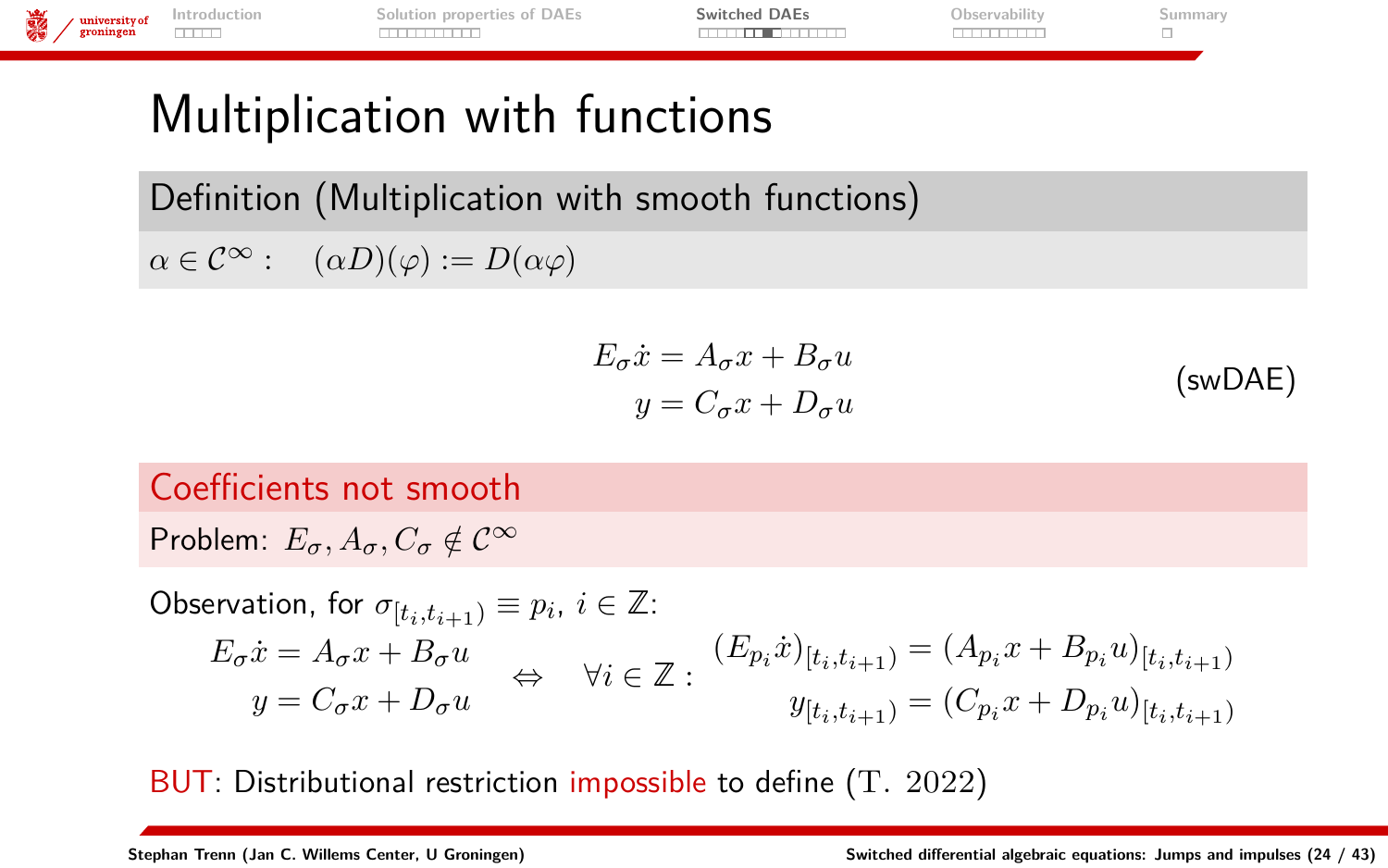| 湯 | university of<br>groningen | Introduction<br>THE | Solution properties of DAEs | <b>Switched DAEs</b> | bservabilit(ا | aummar <sup>.</sup> |
|---|----------------------------|---------------------|-----------------------------|----------------------|---------------|---------------------|
|   |                            |                     |                             |                      |               |                     |

### Dilemma

#### **Switched DAEs**

- › Examples: distributional solutions
- › Multiplication with non-smooth coefficients
- › Or: Restriction on intervals

### **Distributions**

- › Distributional restriction not possible
- › Multiplication with non-smooth coefficients not possible
- Initial value problems cannot be formulated

### Underlying problem

Space of distributions too big.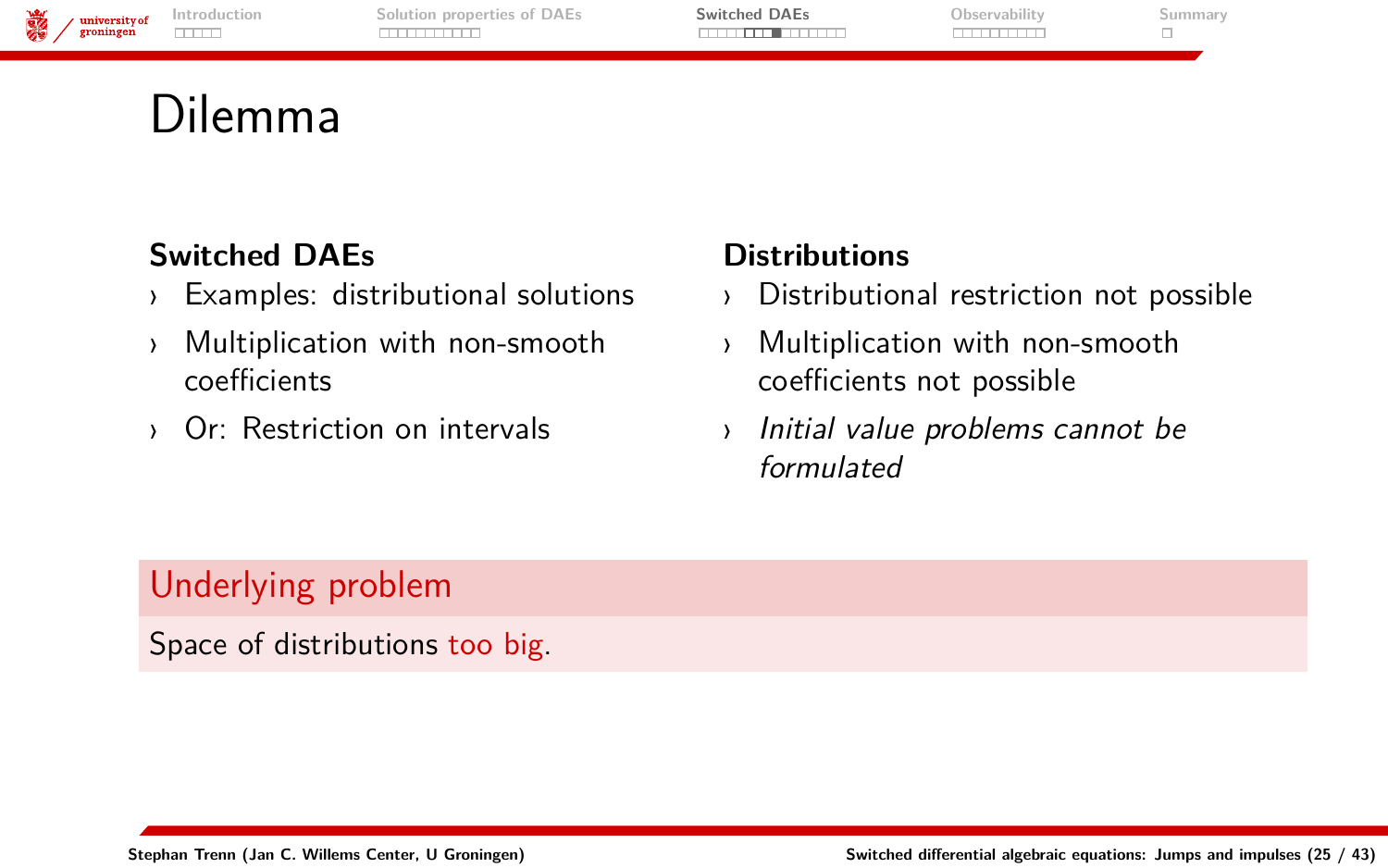

### <span id="page-29-0"></span>Piecewise smooth distributions

Define a suitable smaller space:

Definition (Piecewise smooth distributions  $\mathbb{D}_{pwC^{\infty}}$ , T. 2009)

$$
\mathbb{D}_{\mathrm{pw}\mathcal{C}^\infty}:=\left\{f_{\mathbb{D}}+\sum_{t\in T}D_t\;\middle|\; \begin{array}{l}f\in\mathcal{C}^\infty_{\mathrm{pw}},\\ T\subseteq\mathbb{R}\;\text{locally finite},\\ \forall t\in T:D_t=\sum_{i=0}^{n_t}a^t_i\delta^{(i)}_t\end{array}\right.
$$



 $\mathcal{L}$  $\mathcal{L}$ J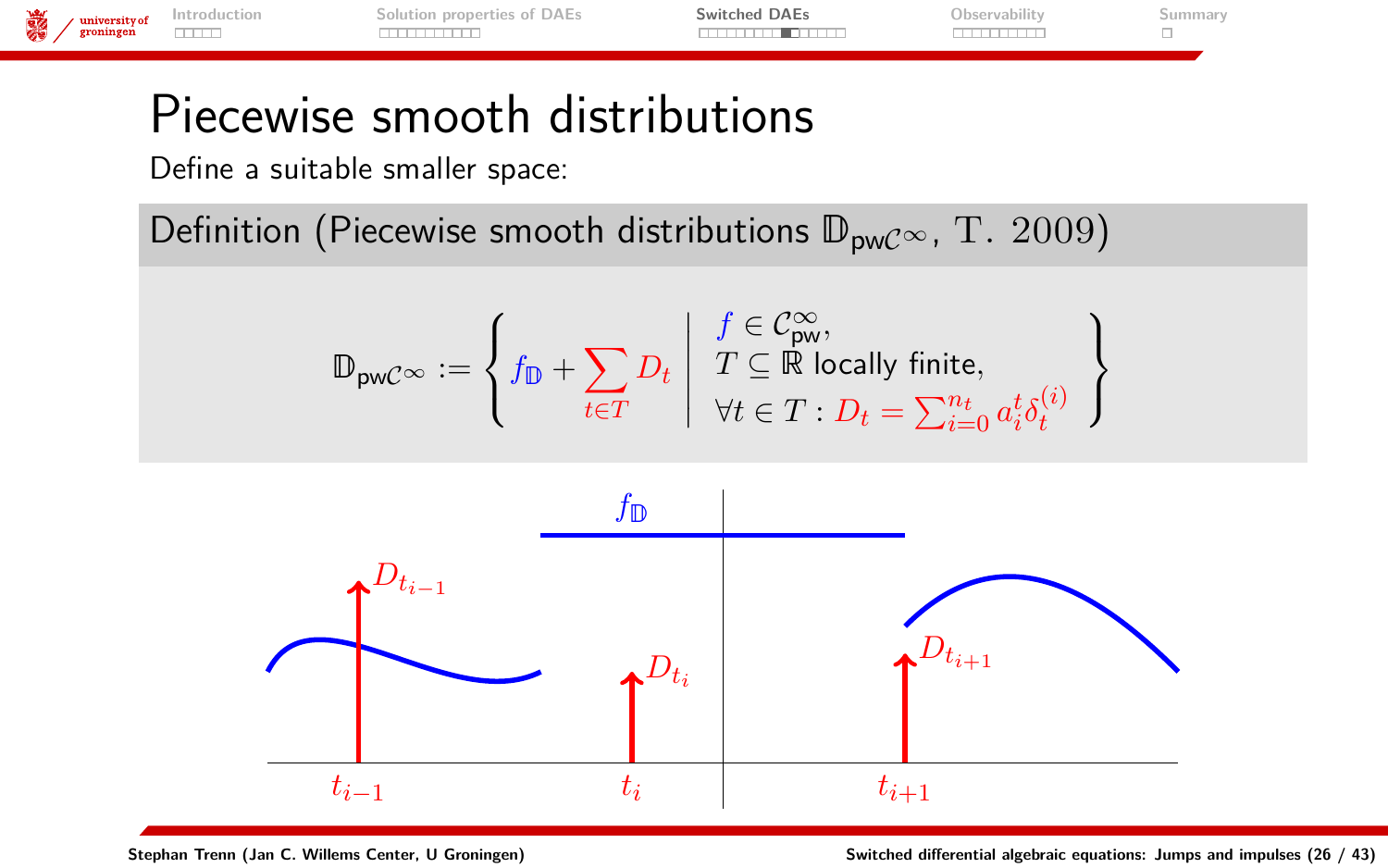|   | $\frac{1}{2}$ university of groningen | Introduction | lution properties of DAEs | Switched DAEs | Observability | wummary - |
|---|---------------------------------------|--------------|---------------------------|---------------|---------------|-----------|
| 高 |                                       | <b>THEFT</b> |                           |               |               |           |
|   |                                       |              |                           |               |               |           |

# Properties of  $\mathbb{D}_{\text{pwC}} \infty$

$$
C^{\infty}_{\text{pw}} \stackrel{\text{def}}{=} \mathbb{D}_{\text{pw}} \mathbb{C}^{\infty} \quad \text{and} \quad D \in \mathbb{D}_{\text{pw}} \mathbb{C}^{\infty} \Rightarrow D' \in \mathbb{D}_{\text{pw}} \mathbb{C}^{\infty}
$$

> Well definded restriction  $\mathbb{D}_{\text{pw}}C^{\infty} \to \mathbb{D}_{\text{pw}}C^{\infty}$ 

$$
D = f_{\mathbb{D}} + \sum_{t \in T} D_t \quad \mapsto \quad D_M := (f_M)_{\mathbb{D}} + \sum_{t \in T \cap M} D_t
$$

 $\alpha$  Multiplication with  $\alpha = \sum_{i \in \mathbb{Z}} \alpha_{i[t_i, t_{i+1})} \in \mathcal{C}^{\infty}_{\textsf{pw}}$  well defined:

$$
\alpha D := \sum_{i \in \mathbb{Z}} \alpha_i D_{[t_i, t_{i+1})}
$$
  
\n
$$
\text{Evaluation at } t \in \mathbb{R}: D(t^-) := f(t^-), D(t^+) := f(t^+)
$$
  
\n
$$
\text{Impulses at } t \in \mathbb{R}: D[t] := \begin{cases} D_t, & t \in T \\ 0, & t \notin T \end{cases}
$$

Application to (swDAE)

 $(x, u)$  solves (swDAE) :⇔ (swDAE) holds in  $\mathbb{D}_{\text{pwc}}$   $\infty$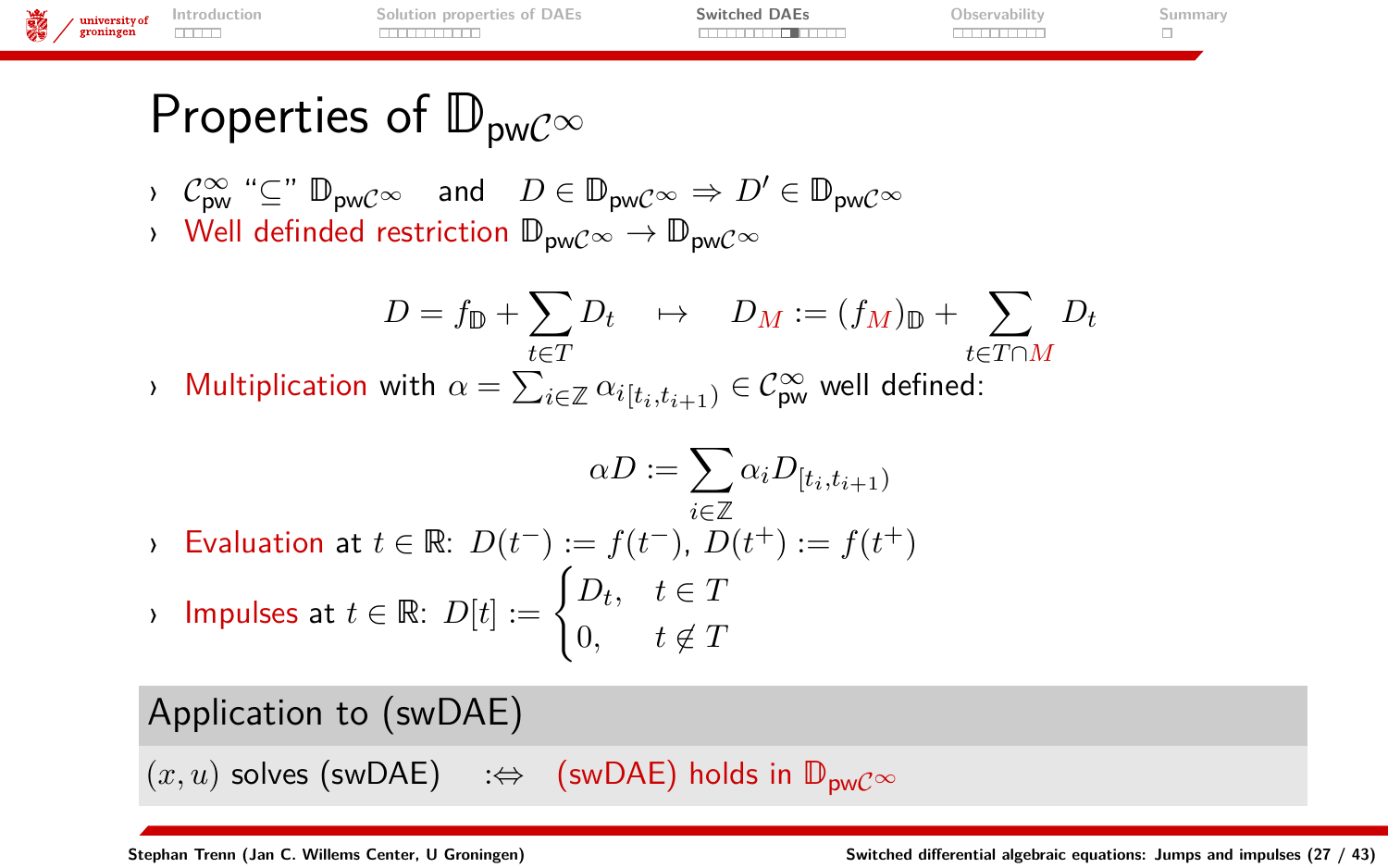<span id="page-31-0"></span>

$$
E_{\sigma}\dot{x} = A_{\sigma}x + B_{\sigma}u
$$
  
\n
$$
y = C_{\sigma}x + D_{\sigma}u
$$
 (swDAE)

Piecewise-smooth distributional solution framework

$$
x\in\mathbb{D}^n_{\mathsf{pw}\mathcal{C}^\infty},\, u\in\mathbb{D}^m_{\mathsf{pw}\mathcal{C}^\infty},\, y\in\mathbb{D}^p_{\mathsf{pw}\mathcal{C}^\infty}
$$

- Existence and uniqueness of solutions?
- › Jumps and impulses in solutions?
- › Conditions for impulse free solutions?
- › Control theoretical questions
	- Stability and stabilization
	- Observability and observer design
	- Controllability and controller design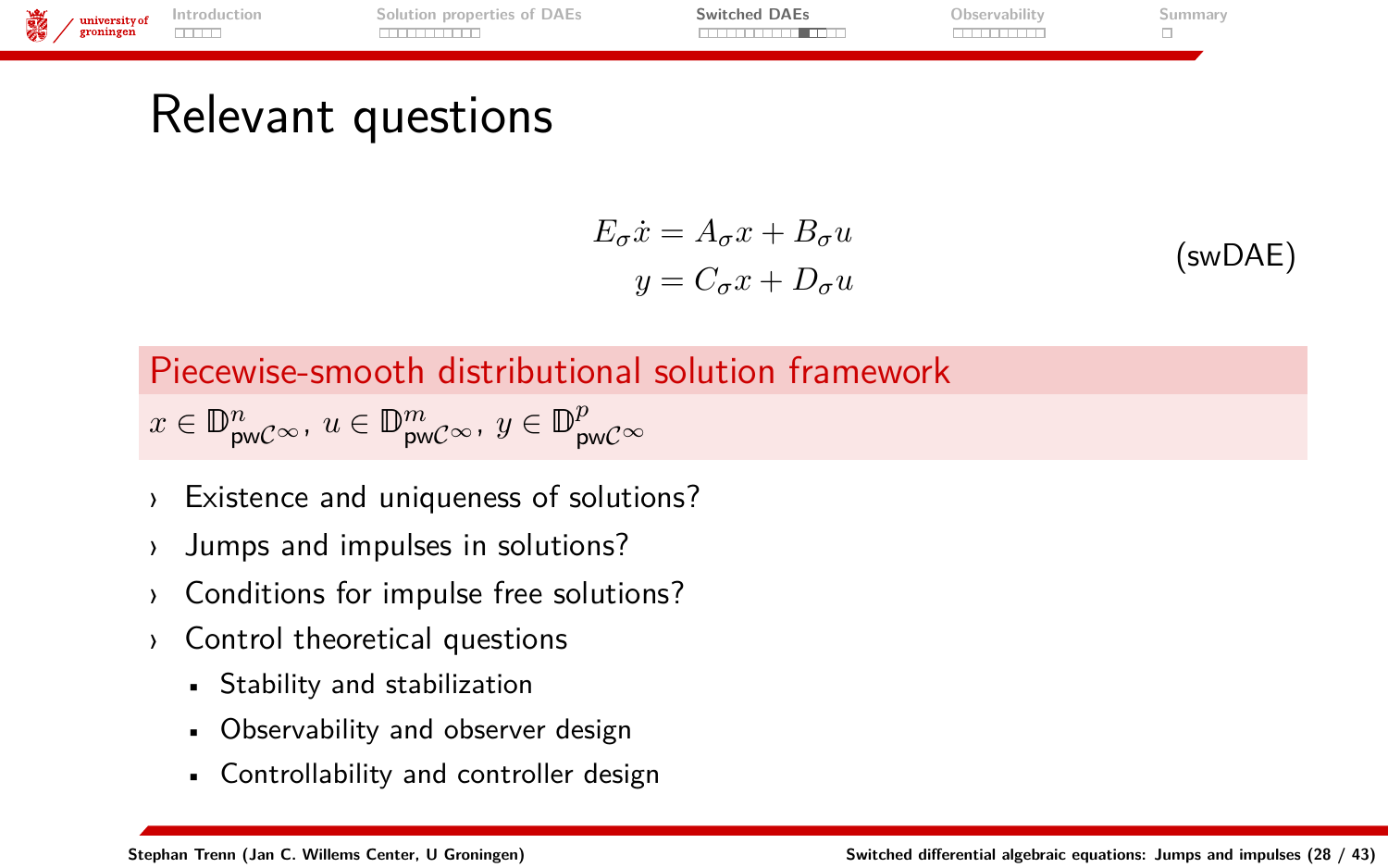

### Existence and uniqueness of solutions for (swDAE)

$$
E_{\sigma}\dot{x} = A_{\sigma}x + B_{\sigma}u \qquad \qquad \text{(swDAE)}
$$

Basic assumptions

\n
$$
\sigma \in \Sigma_0 := \left\{ \sigma : \mathbb{R} \to \{1, \ldots, N\} \, \middle| \, \begin{aligned} \sigma & \text{is piecewise constant and} \\ \sigma \mid_{(-\infty, 0)} & \text{is constant} \end{aligned} \right\}.
$$
\n
$$
\left\{ \begin{aligned} E_p, A_p \text{ is regular } \forall p \in \{1, \ldots, N\}, \text{ i.e. } \det(sE_p - A_p) \neq 0 \end{aligned} \right\}.
$$

### Theorem (T. 2009)

Consider (swDAE) satisfying the basic assumptions.Then

$$
\forall u \in \mathbb{D}_{\text{pwC}}^m \sim \forall \sigma \in \Sigma_0 \ \exists \ \text{solution } x \in \mathbb{D}_{\text{pwC}}^n \sim
$$

and *x*(0−) uniquely determines *x*.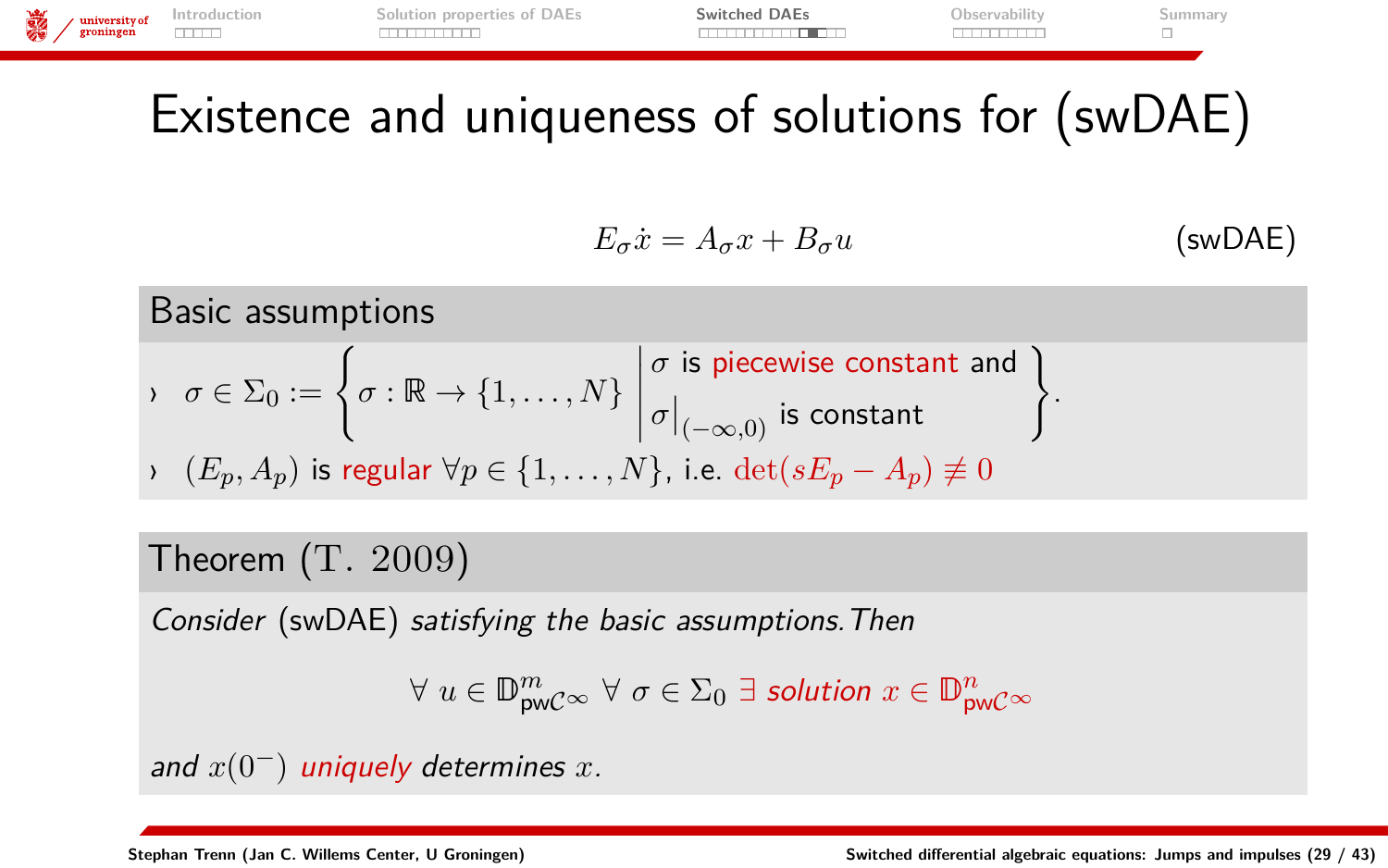

### Inconsistent initial values

$$
E\dot{x} = Ax + Bu, \quad x(0) = x^0 \in \mathbb{R}^n
$$

Initial trajectory problem  $=$  special switched DAE

$$
x_{(-\infty,0)} = x_{(-\infty,0)}^0
$$
  
(Ex)<sub>[0,\infty)</sub> =  $(Ax + Bu)_{[0,\infty)}$  (ITP)

Corollary (Consistency projector and Dirac impulses)

Unique jumps and impulses for ITP, in particular, for  $u = 0$ ,

$$
x(0^+)=\Pi_{(E,A)}x^0(0^-)
$$

$$
x[0] = -\sum_{i=0}^{\nu-2} (E^{imp})^{i+1} x^{0} (0^{-}) \delta^{(i)}
$$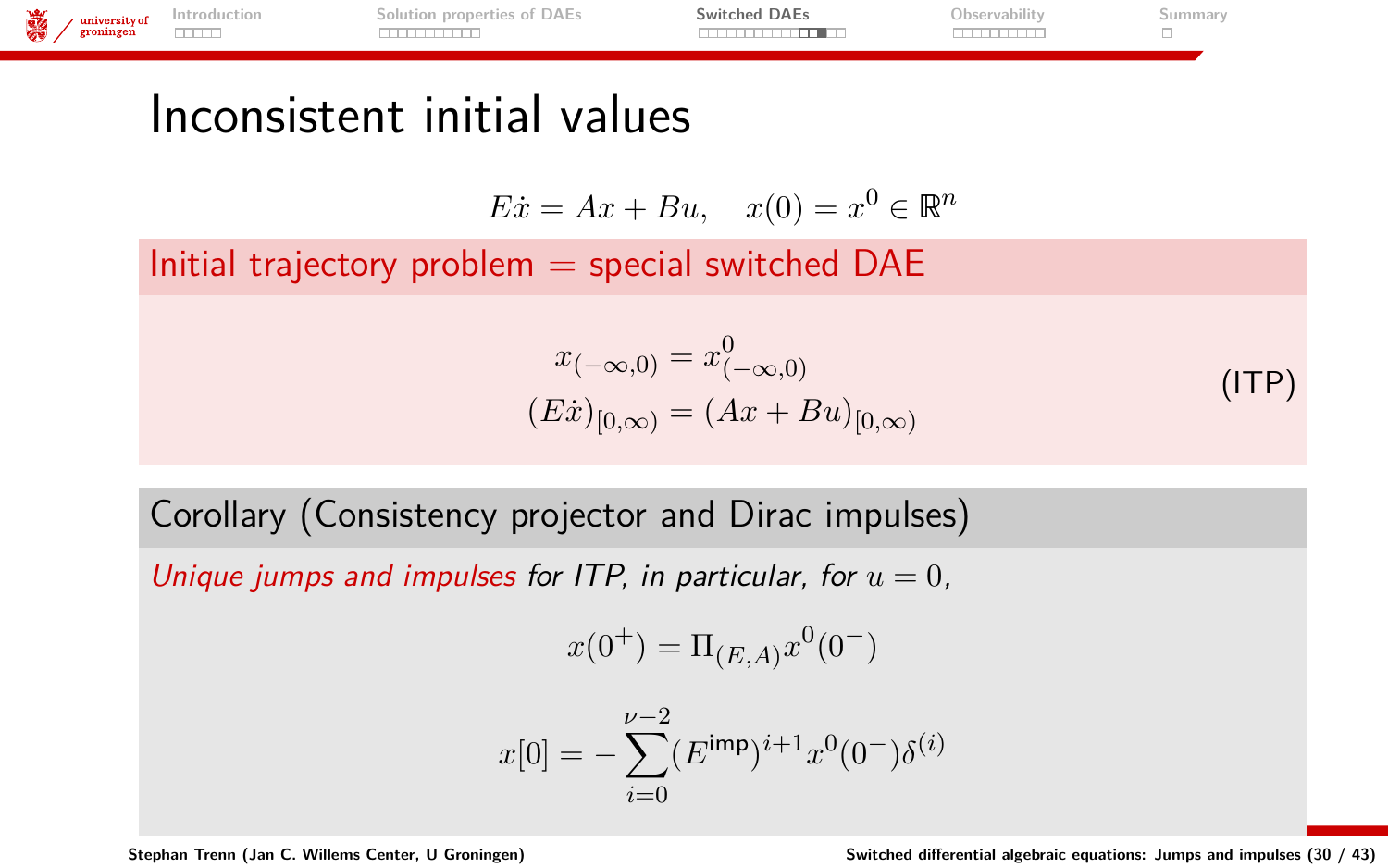

# <span id="page-34-0"></span>Sufficient conditions for impulse-freeness

### Question

When are all solutions of homogenous (swDAE)  $E_{\sigma} \dot{x} = A_{\sigma} x$  impulse free?

Note: Jumps are OK.

Lemma (Sufficient conditions)

- $\rightarrow$   $(E_p, A_p)$  all have index one (i.e.  $(sE_p A_p)^{-1}$  is proper)  $\Rightarrow$  (swDAE) impulse free
- › all consistency spaces of (*Ep, Ap*) coincide  $\Rightarrow$  (swDAE) impulse free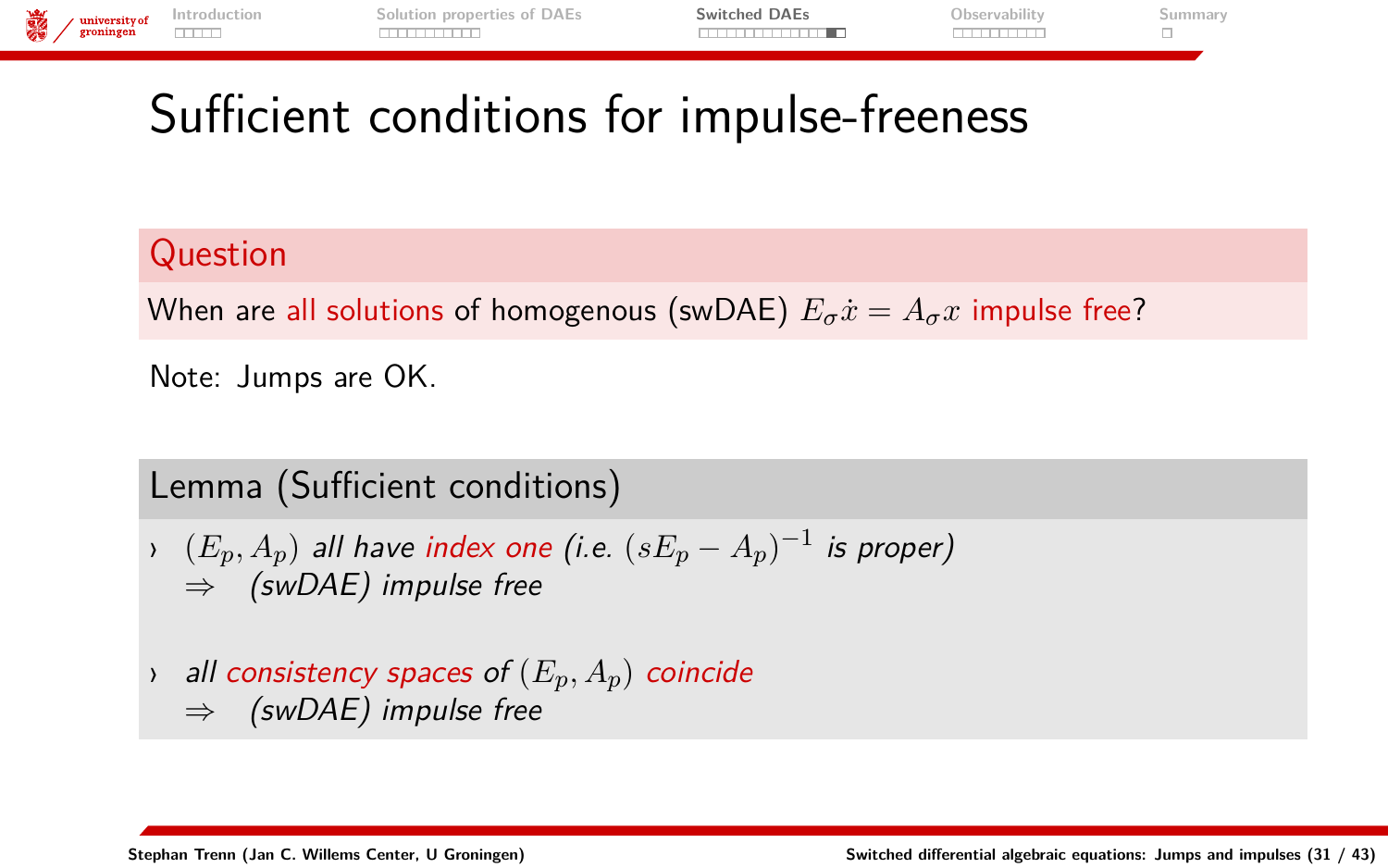

### Characterization of impulse-freeness

Theorem (Impulse-freeness, T. 2009)

The switched DAE  $E_{\sigma}\dot{x} = A_{\sigma}x$  is impulse free  $\forall \sigma \in \Sigma_0$ 

 $\Leftrightarrow$   $E_q(I - \Pi_q)\Pi_q = 0 \quad \forall p, q \in \{1, \dots, N\}$ 

where  $\Pi_p:=\Pi_{(E_p,A_p)},\ p\in\{1,\ldots,N\}$  is the  $p$ -th consistency projector.

#### Remark

- › Index-1-case ⇒ *Eq*(*I* − Π*q*) = 0 ∀*q*
- › Consistency spaces equal ⇒ (*I* − Π*q*)Π*<sup>p</sup>* = 0 ∀*p, q*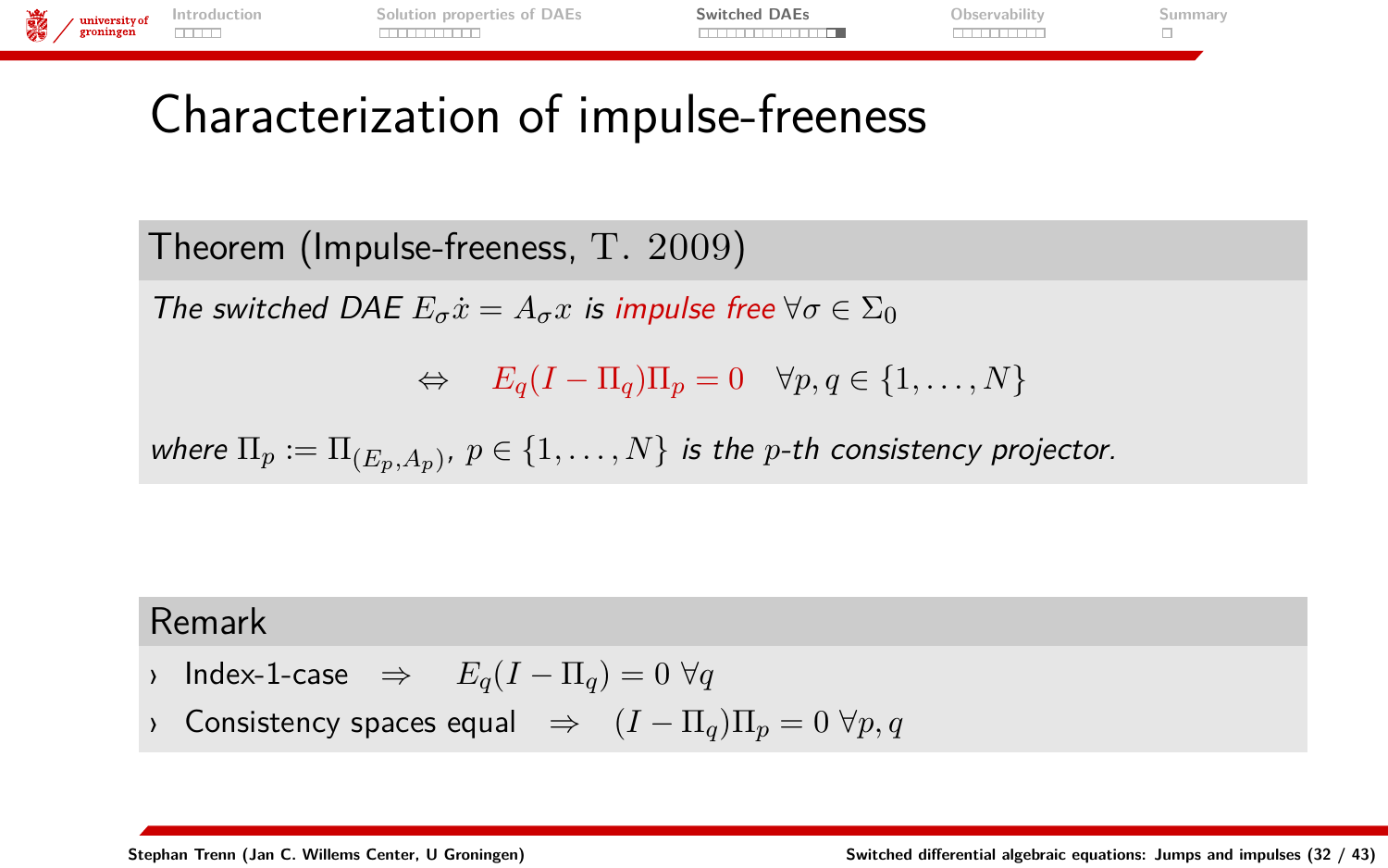

### <span id="page-36-0"></span>Contents

#### [Introduction](#page-1-0)

### [Solution properties of DAEs](#page-6-0)

[Equivalence and four types of DAEs](#page-7-0) [Regularity and quasi-Weierstrass form](#page-10-0) [Wong sequences](#page-12-0)

### [Switched DAEs](#page-17-0)

[Distributional solutions - Dilemma](#page-23-0) [Review: classical distribution theory](#page-25-0) [Piecewise smooth distributions](#page-29-0) [Distributional solutions](#page-31-0) [Impulse-freeness](#page-34-0)

### **[Observability](#page-36-0)**

[Definition](#page-37-0) [The single switch result](#page-39-0) [Calculation of the four subspaces](#page-41-0)

[Summary](#page-46-0)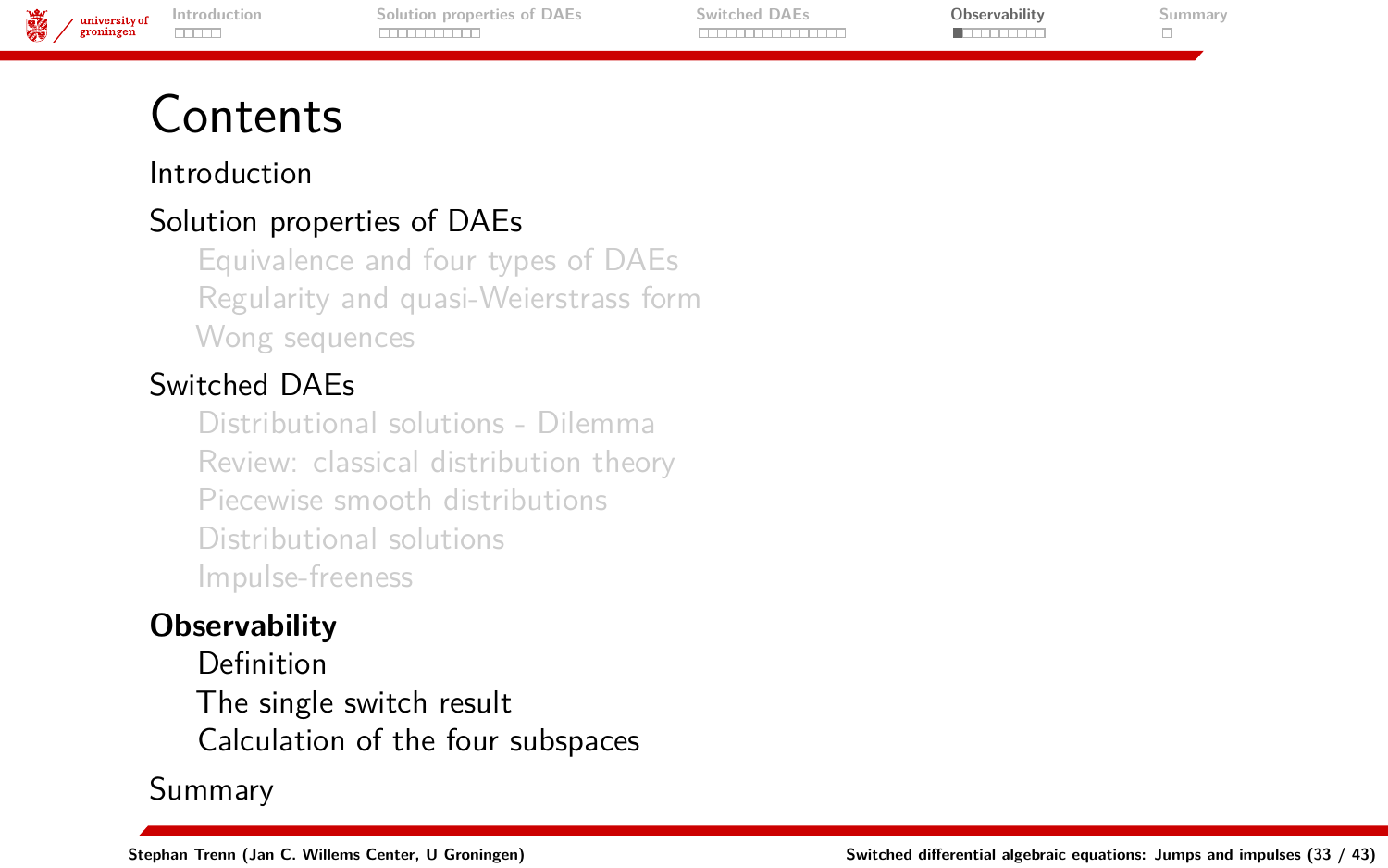<span id="page-37-0"></span>

Definition (Global observability)

(swDAE) with given  $\sigma$  is (globally) observable : $\Leftrightarrow$ ∀ solutions (*u*1*, x*1*, y*1)*,*(*u*2*, x*2*, y*2) : (*u*1*, y*1) ≡ (*u*2*, y*2) ⇒ *x*<sup>1</sup> ≡ *x*<sup>2</sup>

#### Lemma (0-distinguishability)

(swDAE) *is observable if, and only if,* 

$$
y \equiv 0 \text{ and } u \equiv 0 \Rightarrow x \equiv 0
$$

Hence consider in the following (swDAE) without inputs:

$$
\begin{vmatrix} E_{\sigma} \dot{x} = A_{\sigma} x \\ y = C_{\sigma} x \end{vmatrix}
$$
 and observability question:  $y \equiv 0 \Rightarrow x \equiv 0$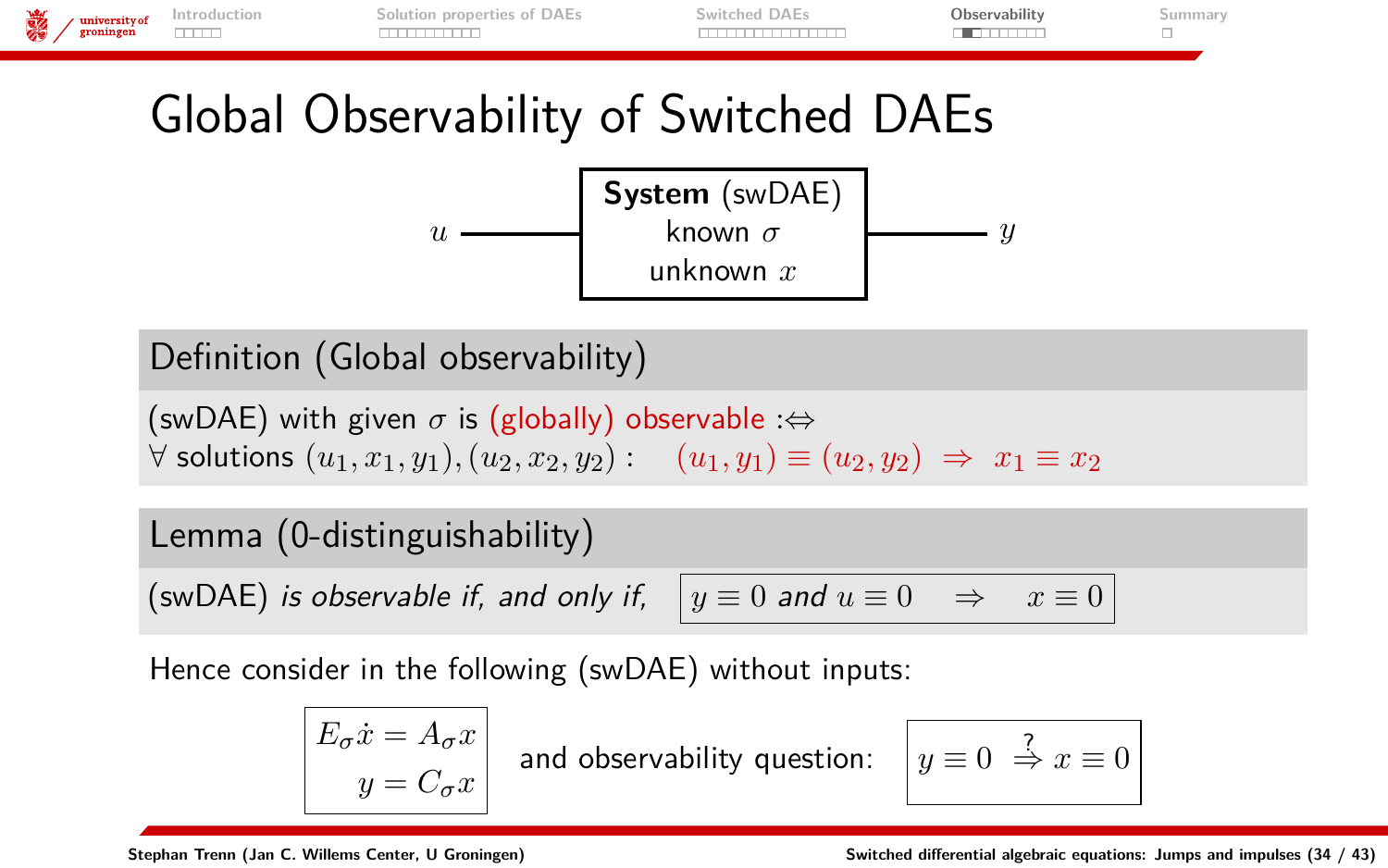| 露<br>university of<br>groningen | Introduction<br><b>CONTRACT</b> | Solution properties of DAEs<br><b>BULGARIA DE LA P</b>                                                                                                                                                                                                                                                        | Switched DAEs<br>_________ | Observability<br>an an an an                                                                                                                                                                                                                                                              | Summary<br>□ |
|---------------------------------|---------------------------------|---------------------------------------------------------------------------------------------------------------------------------------------------------------------------------------------------------------------------------------------------------------------------------------------------------------|----------------------------|-------------------------------------------------------------------------------------------------------------------------------------------------------------------------------------------------------------------------------------------------------------------------------------------|--------------|
|                                 |                                 | Motivating example                                                                                                                                                                                                                                                                                            |                            |                                                                                                                                                                                                                                                                                           |              |
|                                 |                                 | System 1:                                                                                                                                                                                                                                                                                                     |                            | System 2:                                                                                                                                                                                                                                                                                 |              |
|                                 |                                 | $\begin{bmatrix} 1 & 0 & 0 \\ 0 & 0 & 0 \\ 0 & 0 & 1 \end{bmatrix} \dot{x} = \begin{bmatrix} 0 & 0 & 0 \\ 0 & 1 & 0 \\ 0 & 0 & 0 \end{bmatrix} x$<br>$y = \begin{bmatrix} 0 & 0 & 1 \end{bmatrix} x$<br>$y = x_3, \, \dot{y} = \dot{x}_3 = 0, \, x_2 = 0, \, \dot{x}_1 = 0$<br>$\Rightarrow x_1$ unobservable |                            | $\begin{bmatrix} 0 & 0 & 0 \\ 0 & 1 & 0 \\ 1 & 0 & 0 \end{bmatrix}$ $\dot{x} = \begin{bmatrix} 1 & 0 & 0 \\ 0 & 0 & 0 \\ 0 & 0 & 1 \end{bmatrix} x$<br>$y = \begin{bmatrix} 0 & 0 & 1 \end{bmatrix} x$<br>$y = x_3 = \dot{x}_1, x_1 = 0, \dot{x}_2 = 0$<br>$\Rightarrow x_2$ unobservable |              |
|                                 | $\sigma(\cdot): 1 \to 2$        |                                                                                                                                                                                                                                                                                                               | $\sigma(\cdot): 2 \to 1$   |                                                                                                                                                                                                                                                                                           |              |
|                                 | $\Rightarrow$ Observability     | Jump in $x_1$ produces impulse in $y$                                                                                                                                                                                                                                                                         |                            | Jump in $x_2$ no influence in $y$<br>$\Rightarrow x_2$ remains unobservable                                                                                                                                                                                                               |              |
|                                 | Question                        |                                                                                                                                                                                                                                                                                                               |                            |                                                                                                                                                                                                                                                                                           |              |

 $E_p \dot{x} = A_p x + B_p u$  $y = C_p x + D_p u$ not observable  $\Rightarrow$   $E_{\sigma}\dot{x} = A_{\sigma}x + B_{\sigma}u$  $y = C_{\sigma}x + D_{\sigma}u$  observable

÷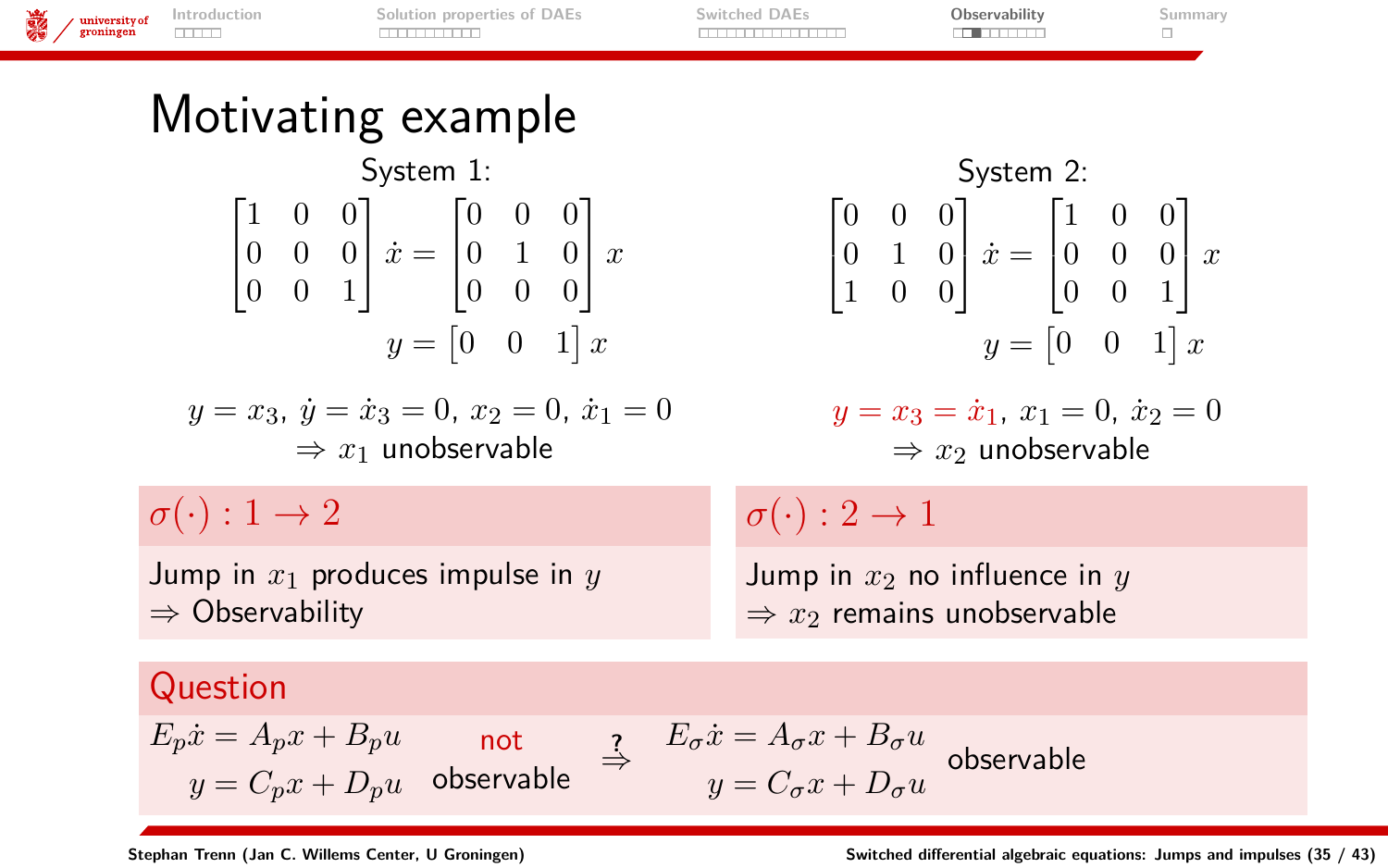

### <span id="page-39-0"></span>The single switch result

$$
\xrightarrow{\sigma} \frac{(E_-, A_-, C_-)}{t = 0} \rightarrow t
$$

Theorem (Unobservable subspace, TANWANI  $\&$  T. 2010)

For (swDAE) with **a single switch** the following equivalence holds

 $y \equiv 0 \Leftrightarrow x(0^-) \in \mathcal{M}$ 

where

$$
\mathcal{M}:=\mathfrak{C}_{-}\cap\ker O_{-}\cap\ker O_{+}^{-}\cap\ker O_{+}^{imp}
$$

In particular: (swDAE) observable  $\Leftrightarrow M = \{0\}.$ 

#### **What are these four subspace?**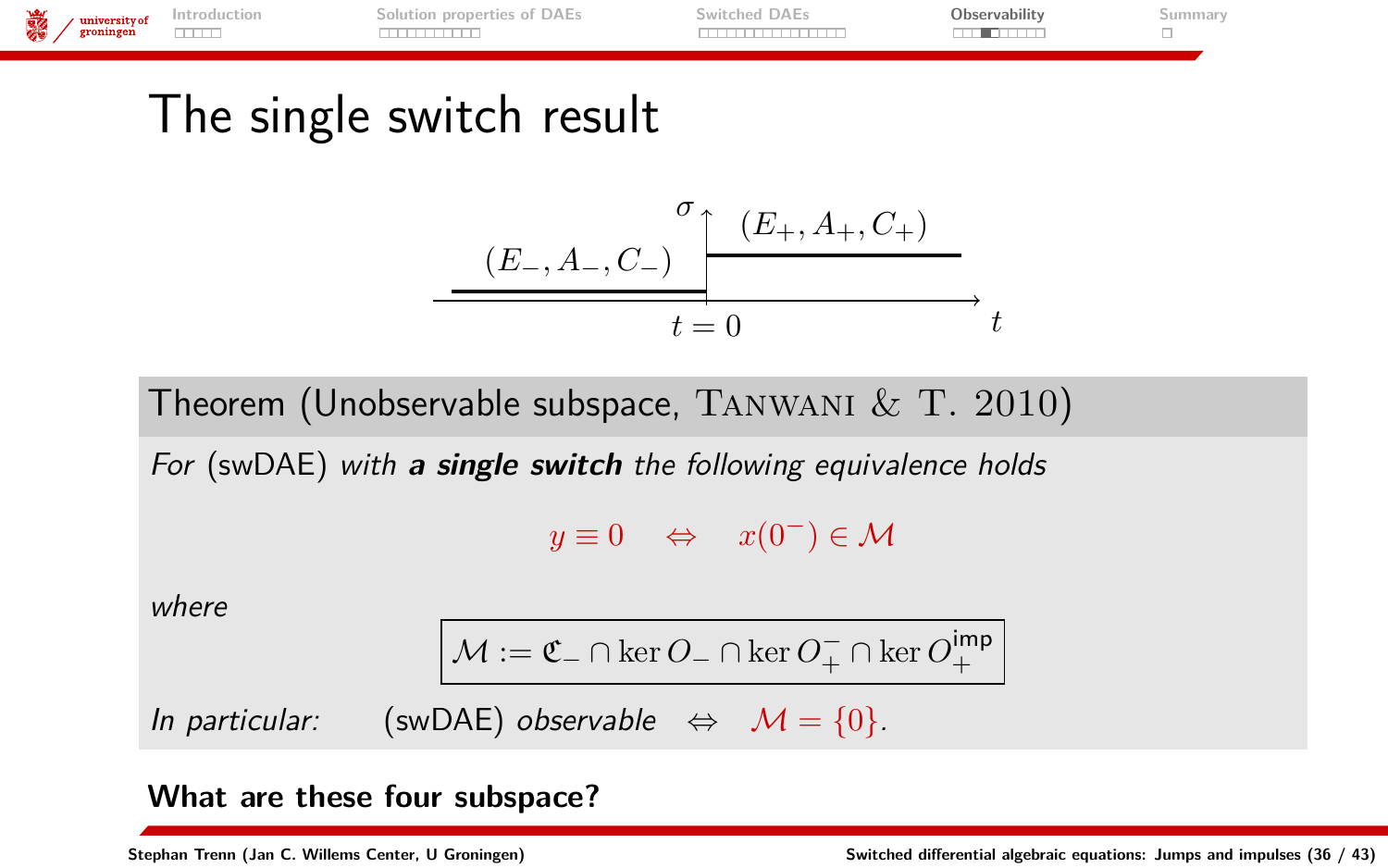

### The four subspaces

Unobservable subspace:  $\mathcal{M} := \mathfrak{C}_- \cap \ker O_-^- \cap \ker O_+^- \cap \ker O_+^{\text{imp}}$ , i.e.

 $x(0^-) \in \mathcal{M} \Leftrightarrow y_{(-\infty,0)} \equiv 0 \land y[0] = 0 \land y_{(0,\infty)} \equiv 0$ 

### The four spaces

- Consistency:  $x(0^-) \in \mathfrak{C}_-$
- › Left unobservability: *y*(−∞*,*0) ≡ 0 ⇔ *x*(0−) ∈ ker *O*<sup>−</sup>
- $\triangleright$  Right unobservability:  $y_{(0,\infty)} \equiv 0 \iff x(0^-) \in \ker O_+^{\perp}$
- $\rightarrow$  Impulse unobservability:  $y[0] = 0 \Leftrightarrow x(0^-) \in \ker O_+^{\text{imp}}$

### Question

How to calculate these four spaces?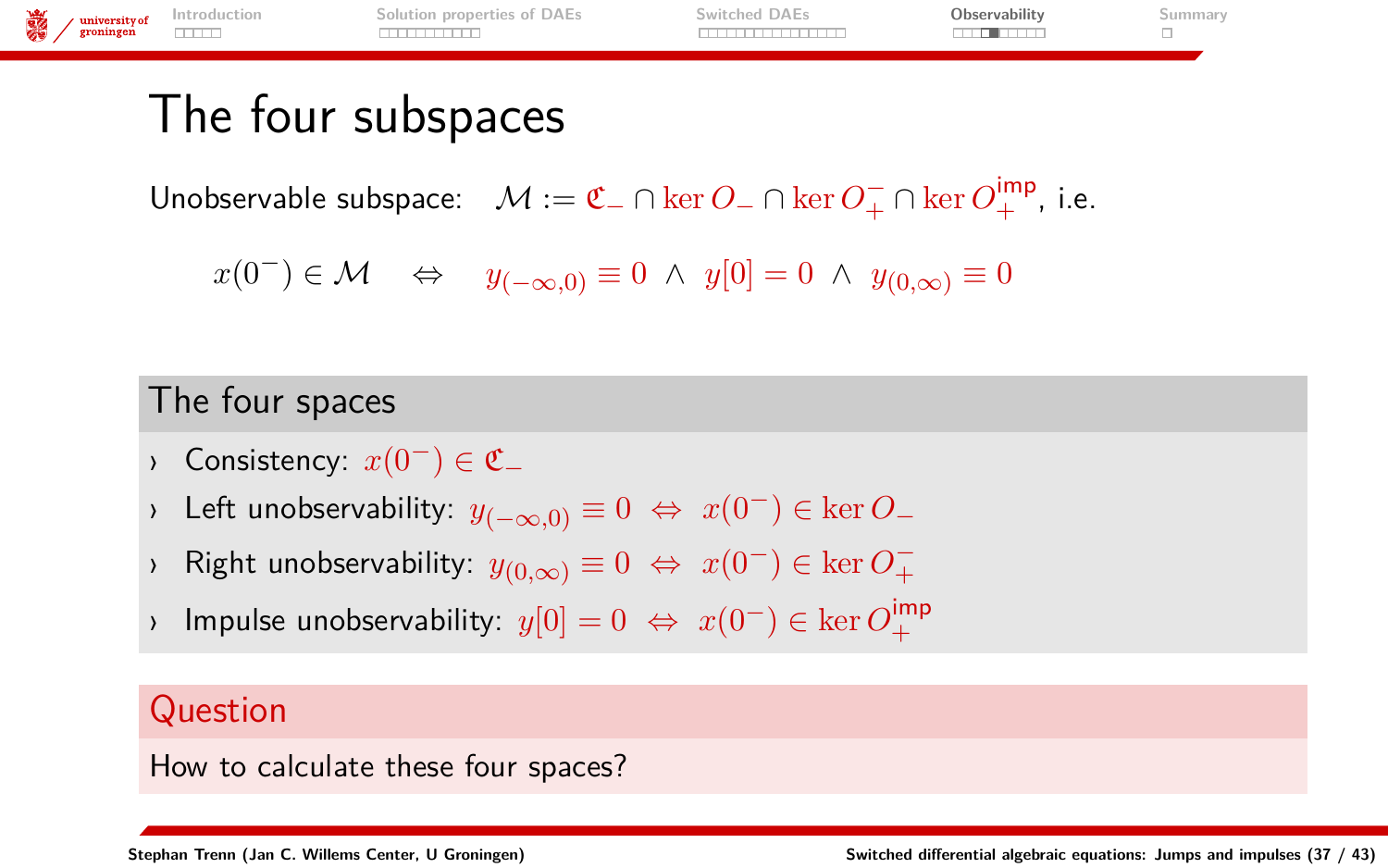

<span id="page-41-0"></span>Consistency space

$$
x(0^-) \in \mathfrak{C}_- \cap \ker O_- \cap \ker O_+^- \cap \ker O_+^{\mathsf{imp}-} \quad \Leftrightarrow \quad y \equiv 0
$$

### Corollary from QWF

 $\mathfrak{C}_-=\mathcal{V}_-^*$ 

where  $\mathcal{V}_{-}^{*}$  is the first Wong limit of  $(E_{-}, A_{-})$ .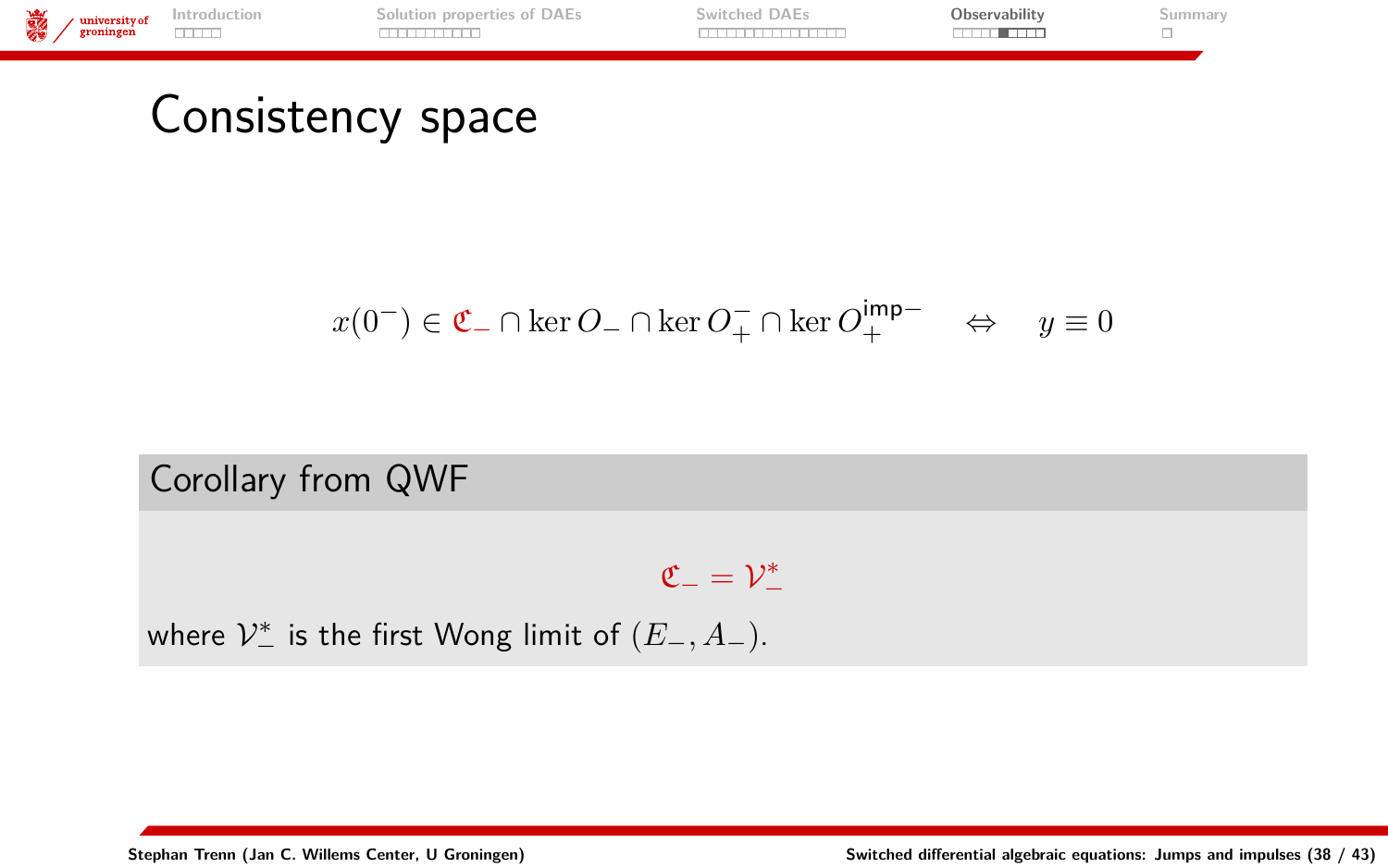**[Introduction](#page-1-0) [Solution properties of DAEs](#page-6-0) [Switched DAEs](#page-17-0) [Observability](#page-36-0) [Summary](#page-46-0)**  $\begin{tabular}{c} {\bf \large \begin{tabular}{c} {\bf \large \begin{tabular}{c} {\bf \large \begin{tabular}{c} {\bf \large \begin{tabular}{c} {\bf \large \begin{tabular}{c} {\bf \large \begin{tabular}{c} {\bf \large \begin{tabular}{c} {\bf \large \begin{tabular}{c} {\bf \large \begin{tabular}{c} {\bf \large \begin{tabular}{c} {\bf \large \begin{tabular}{c} {\bf \large \begin{tabular}{c} {\bf \large \begin{tabular}{c} {\bf \large \begin{tabular}{c} {\bf \large \begin{tabular}{c} {\bf \large \begin{tabular}{c} {\bf \large \begin{tabular}{c} {\bf \large \begin{tab$ 

The spaces 
$$
O_-, O_+
$$
 and  $O_+^-$ 

$$
\underbrace{(E_-, A_-, C_-)}_{t=0} \xrightarrow{\sigma} \underbrace{(E_+, A_+, C_+)}_{t=0} \cdot t \qquad \begin{array}{c} \dot{x} = A_-^{\text{diff}} x & \dot{x} = A_+^{\text{diff}} \\ y = C_- x & y \\ \end{array} = C_+ x
$$

$$
y_{(-\infty,0)}\equiv 0\quad\Rightarrow\quad x(0^-)\in\ker\underbrace{[C_-/C_-A_-^{\text{diff}}/C_-(A_-^{\text{diff}})^2/\cdots/C_-(A_-^{\text{diff}})^{n-1}]}_{:=\,O_-}
$$
 and

$$
y_{(0,\infty)}\equiv 0 \quad \Rightarrow \quad x(0^+) \in \ker \underbrace{[C_+/C_+ A_+^{\text{diff}}/C_+(A_+^{\text{diff}})^2/\cdots/C_+(A_+^{\text{diff}})^{n-1}]}_{:=\ O_+}
$$

$$
\ker O_+ \ni x(0^+) = \Pi_+ x(0^-) \quad \Longrightarrow \quad x(0^-) \in \Pi_+^{-1} \ker O_+ = \ker \underbrace{O_+ \Pi_+}_{=: \; O_+^-} =: O_+^-
$$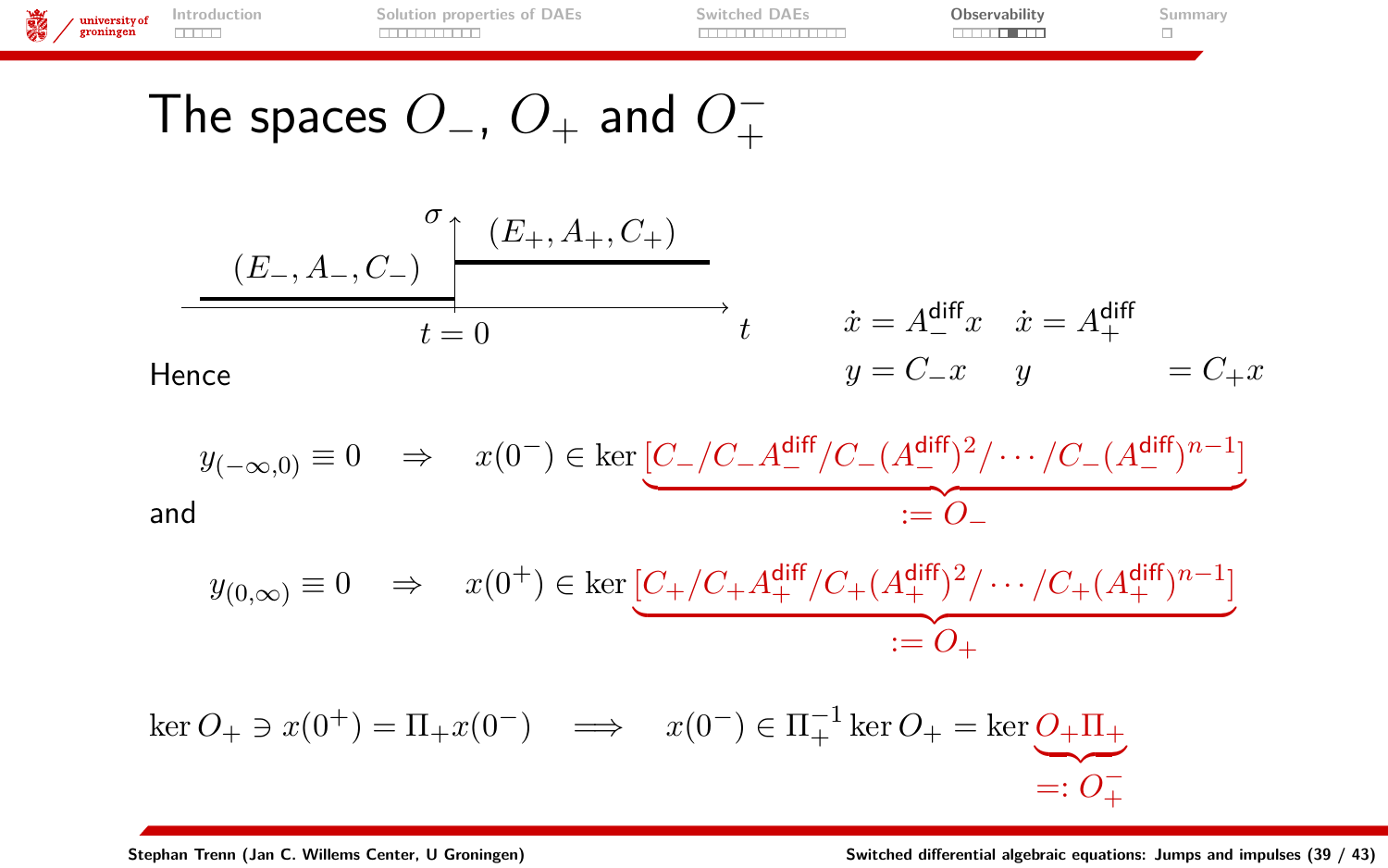| university of<br>groningen | <b>Introduction</b> | DAES<br>nronerties of    | witched DAEs | Uhservability | . |  |
|----------------------------|---------------------|--------------------------|--------------|---------------|---|--|
|                            |                     | $\overline{\phantom{a}}$ |              |               |   |  |
|                            |                     |                          |              |               |   |  |

### The impulsive effect

 $\mathsf{Assume}\,\left(S_{+}E_{+}T_{+},S_{+}A_{+}T_{+}\right)=\left(\left[\begin{smallmatrix} I & 0 \ 0 & N_{+} \end{smallmatrix}\right],\left[\begin{smallmatrix} J_{+} & 0 \ 0 & I \end{smallmatrix}\right]\right):$ 

Definition (Impulse "projector")

$$
\Pi^{\text{imp}}_{+}:=T_{+}\begin{bmatrix}0&0\\0&I\end{bmatrix}S_{+} \quad \text{and} \quad \boxed{E^{\text{imp}}_{+}:=\Pi^{\text{imp}}_{+}E_{+}}
$$

Impulsive part of solution:

$$
x[0] = -\sum_{i=0}^{n-1} (E_+^{\text{imp}})^{i+1} x(0^-) \delta_0^{(i)}
$$
Dirac impulses

$$
y[0] = 0
$$
  $\Rightarrow$   $C_{+}x[0] = 0$   $\Rightarrow$   $x(0^{-}) \in \text{ker } O_{+}^{imp}$ 

where

$$
O_+^{\text{imp}} := [C_+ E_+^{\text{imp}} / C_+ (E_+^{\text{imp}})^2 / \cdots / C_+ (E_+^{\text{imp}})^{n-1}]
$$

**Stephan Trenn (Jan C. Willems Center, U Groningen) [Switched differential algebraic equations: Jumps and impulses](#page-0-0) (40 / 43)**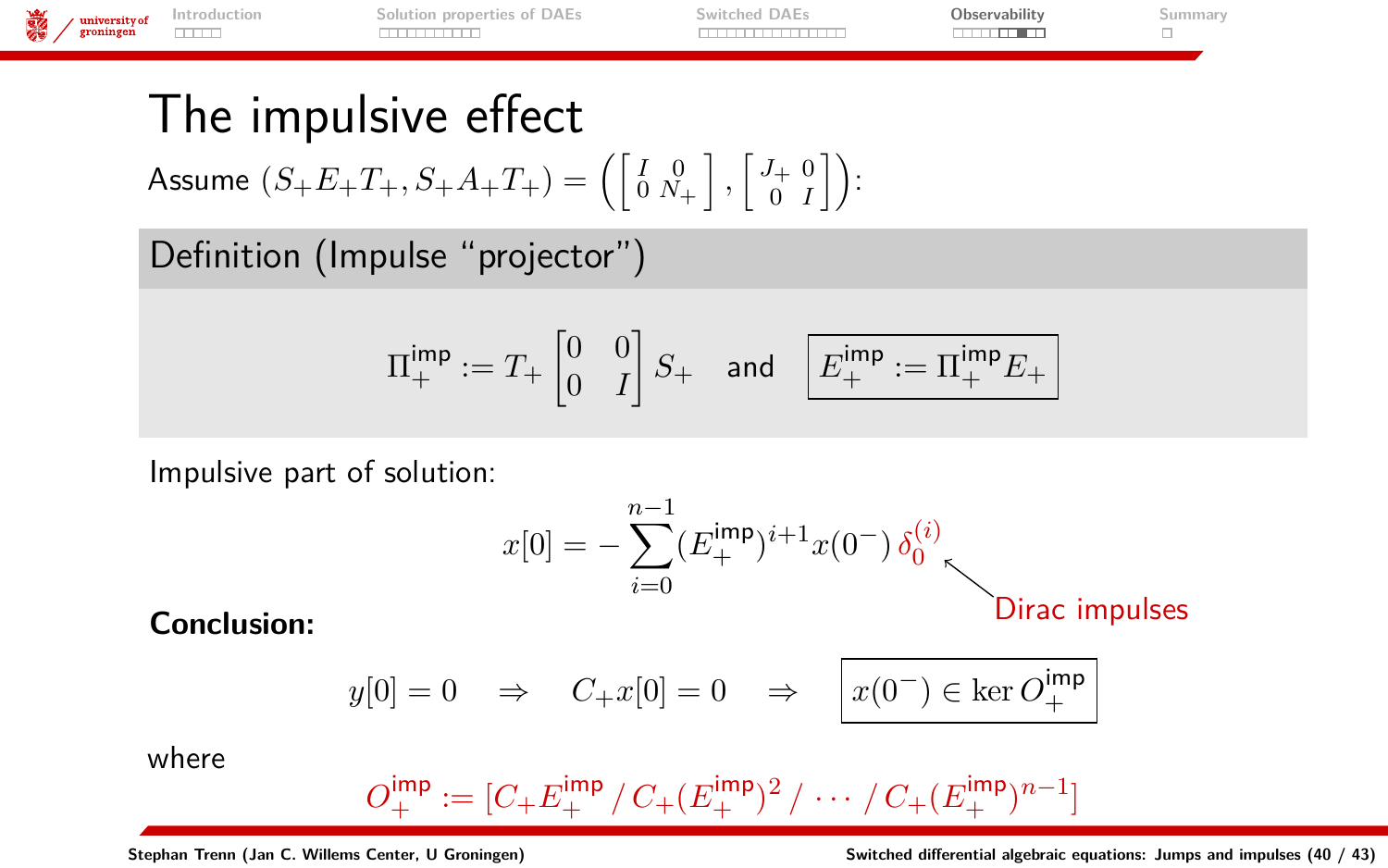

# Observability summary

$$
\begin{array}{c}\n \sigma \\
\hline\n (E_-, A_-, C_-) \quad t = 0\n \end{array}
$$

$$
y\equiv 0 \quad \Leftrightarrow \quad x(0^-)\in \mathfrak{C}_-\cap\ker O_-\cap \ker O_+^-\cap \ker O_+^{\rm imp-}
$$

with

$$
C_{-} = V_{-}^{*} \text{ (first Wong limit)}
$$
  
\n
$$
O_{-} = [C_{-}/C_{-}A_{-}^{\text{diff}}/C_{-}(A_{-}^{\text{diff}})^{2}/ \cdots /C_{-}(A_{-}^{\text{diff}})^{n-1}]
$$
  
\n
$$
O_{+}^{-} = [C_{+}/C_{+}A_{+}^{\text{diff}}/C_{+}(A_{+}^{\text{diff}})^{2}/ \cdots /C_{+}(A_{+}^{\text{diff}})^{n-1}]\Pi_{+}
$$
  
\n
$$
O_{+}^{\text{imp}} = [C_{+}E_{+}^{\text{imp}}/C_{+}(E_{+}^{\text{imp}})^{2}/ \cdots / C_{+}(E_{+}^{\text{imp}})^{n-1}]
$$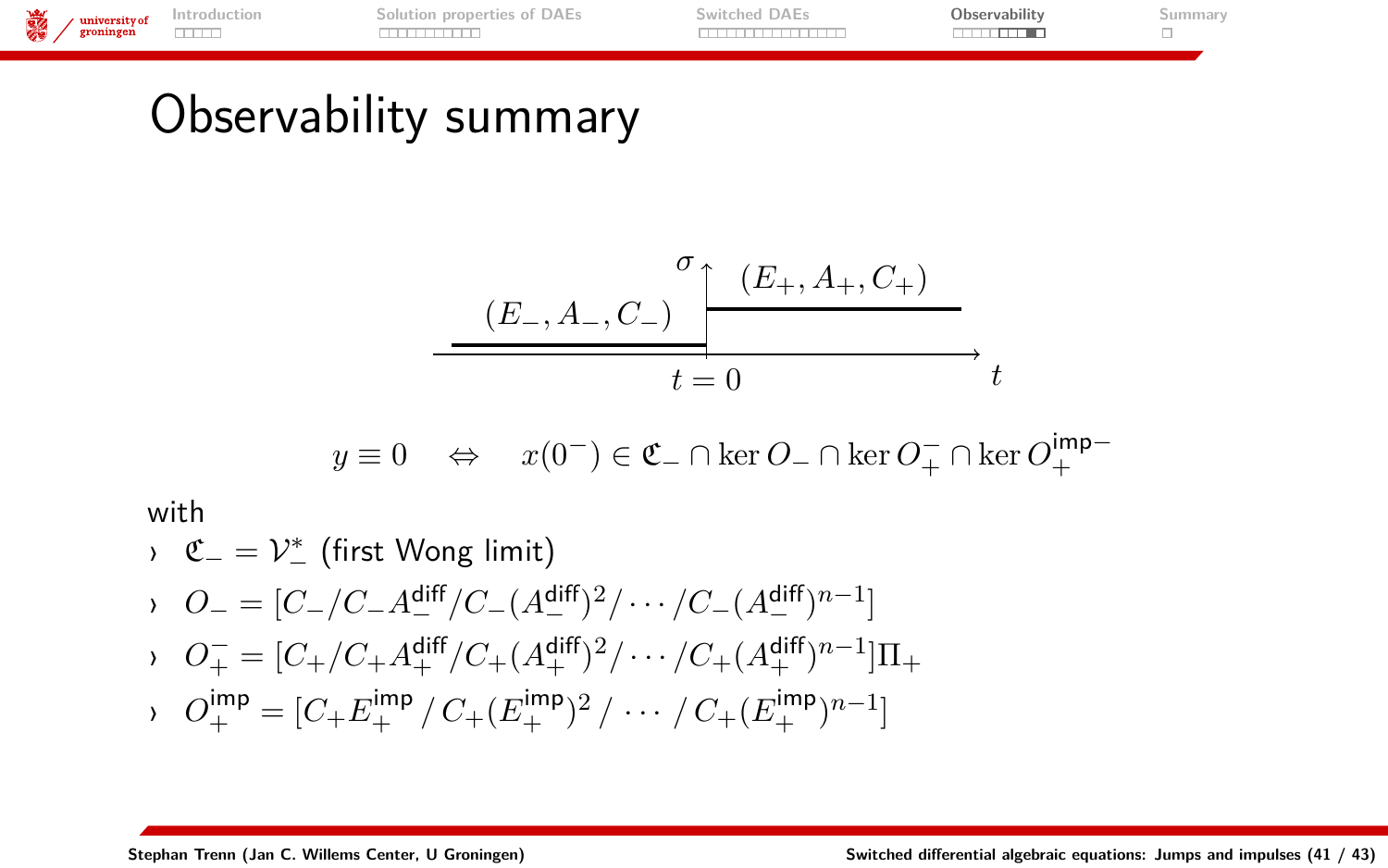

# Example revisited

System 1:

|  |                                                 |  | $\begin{bmatrix} 1 & 0 & 0 \\ 0 & 0 & 0 \\ 0 & 0 & 1 \end{bmatrix} \dot{x} = \begin{bmatrix} 0 & 0 & 0 \\ 0 & 1 & 0 \\ 0 & 0 & 0 \end{bmatrix} x$<br>$y = \begin{bmatrix} 0 & 0 & 1 \end{bmatrix} x$ |
|--|-------------------------------------------------|--|------------------------------------------------------------------------------------------------------------------------------------------------------------------------------------------------------|
|  | $\sigma(\cdot): 1 \to 2$ gives                  |  |                                                                                                                                                                                                      |
|  | $\mathfrak{C}_{-} = \text{span}\{e_1, e_3\},\,$ |  |                                                                                                                                                                                                      |
|  | $\ker O_- = \operatorname{span}\{e_1, e_2\}$    |  |                                                                                                                                                                                                      |
|  |                                                 |  | $\ker O_{+}^{-} = \text{span}\{e_1, e_2, e_3\},\,$                                                                                                                                                   |
|  | $\ker O^{imp}_+ = \text{span}\{e_2, e_3\}$      |  |                                                                                                                                                                                                      |
|  | $\Rightarrow$ $\mathcal{M} = \{0\}$             |  |                                                                                                                                                                                                      |

#### System 2:

$$
\begin{bmatrix} 0 & 0 & 0 \\ 0 & 1 & 0 \\ 1 & 0 & 0 \end{bmatrix} \dot{x} = \begin{bmatrix} 1 & 0 & 0 \\ 0 & 0 & 0 \\ 0 & 0 & 1 \end{bmatrix} x
$$

$$
y = \begin{bmatrix} 0 & 0 & 1 \end{bmatrix} x
$$

 $\sigma(\cdot): 2 \to 1$  gives

$$
\mathfrak{C}_{-} = \text{span}\{e_2\},
$$
  
\n
$$
\ker O_{-} = \text{span}\{e_1, e_2\}
$$
  
\n
$$
\ker O_{+}^{-} = \text{span}\{e_1, e_2\},
$$
  
\n
$$
\ker O_{+}^{\text{imp}} = \text{span}\{e_1, e_2, e_3\}
$$

$$
\Rightarrow \quad \mathcal{M} = \mathrm{span}\{e_2\}
$$